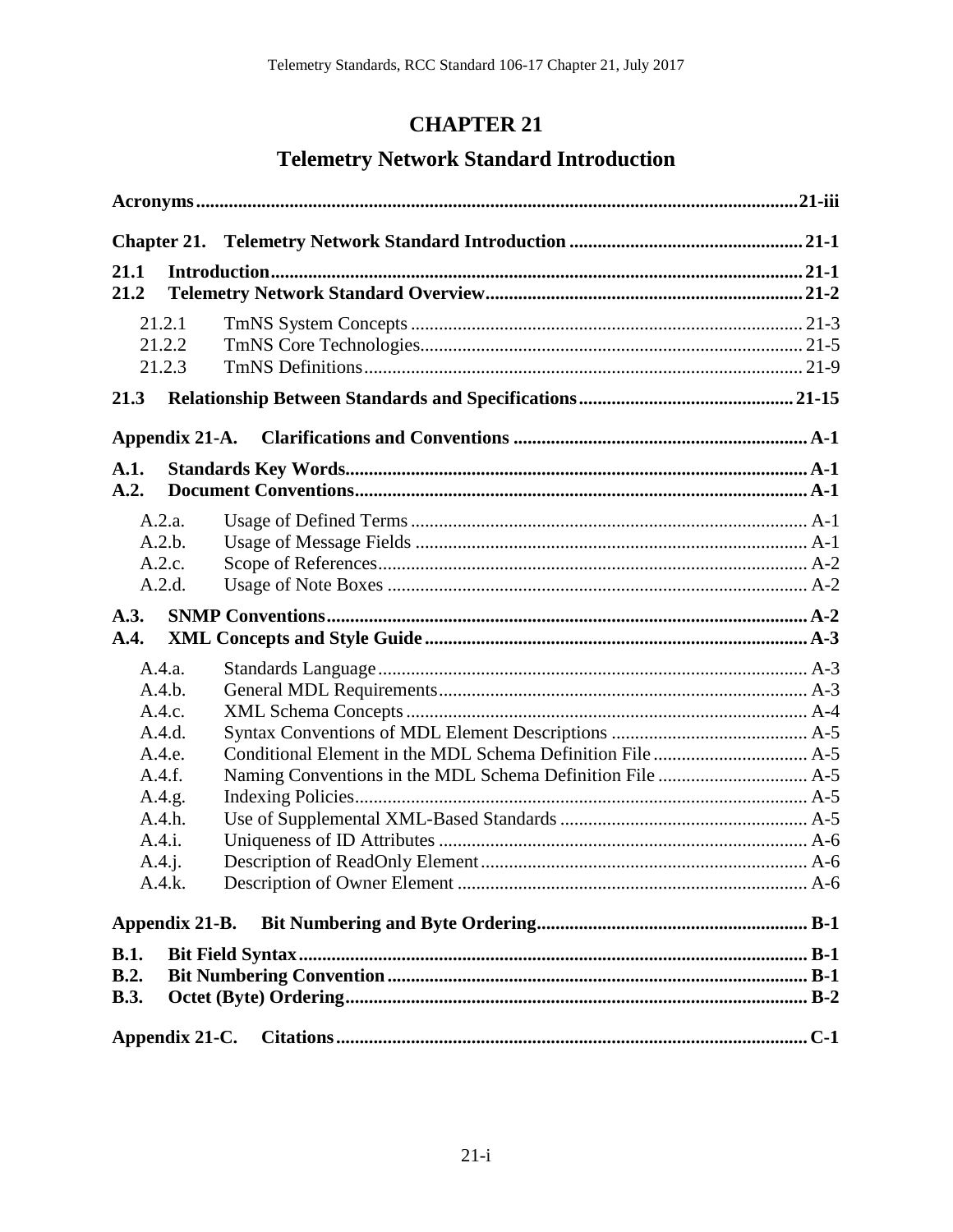# **List of Figures**

| Figure 21-1. Generalized TmNS System Diagram Showing Different Control Planes  21-4 |  |
|-------------------------------------------------------------------------------------|--|
|                                                                                     |  |
|                                                                                     |  |
|                                                                                     |  |
| Figure 21-5. Core TmNS Technologies and TmNS-Specific Protocols in the TCP/IP       |  |
|                                                                                     |  |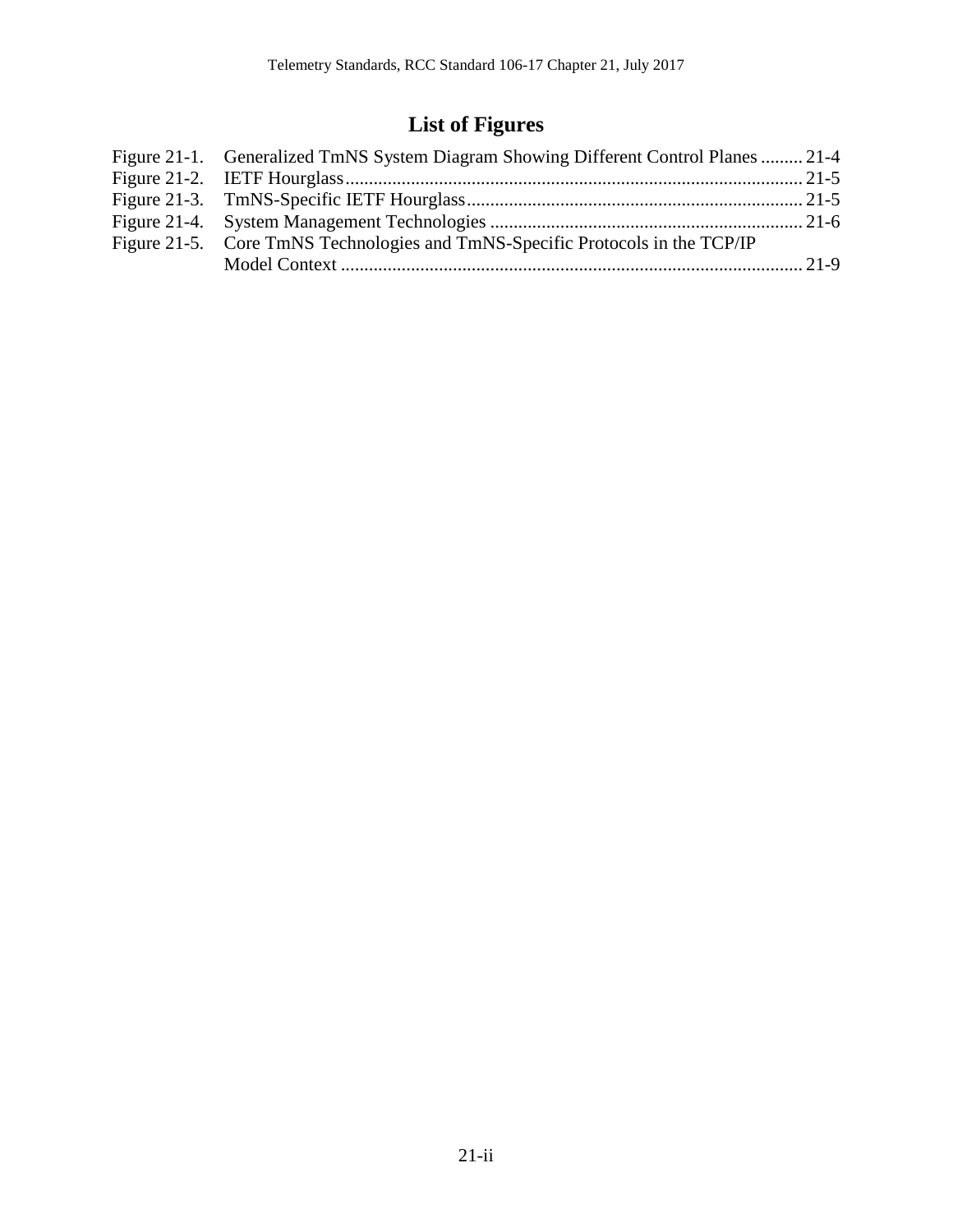# <span id="page-2-0"></span>**Acronyms**

| <b>DAU</b>  | data acquisition unit                     |
|-------------|-------------------------------------------|
| <b>FTP</b>  | <b>File Transfer Protocol</b>             |
| <b>HTTP</b> | <b>Hypertext Transfer Protocol</b>        |
| <b>IETF</b> | <b>Internet Engineering Task Force</b>    |
| iNET        | integrated Network Enhanced Telemetry     |
| $_{\rm IP}$ | Internet Protocol                         |
| <b>lsb</b>  | least significant bit                     |
| <b>LTC</b>  | Latency/Throughput Critical               |
| <b>MDL</b>  | <b>Metadata Description Language</b>      |
| <b>MIB</b>  | management information base               |
| msb         | most significant bit                      |
| <b>OSI</b>  | Open Systems Interconnection              |
| <b>PCM</b>  | pulse code modulation                     |
| QoS         | <b>Quality of Service</b>                 |
| RC          | <b>Reliability Critical</b>               |
| <b>RF</b>   | radio frequency                           |
| <b>RFC</b>  | <b>Request for Comment</b>                |
| <b>SNMP</b> | <b>Simple Network Management Protocol</b> |
| <b>TA</b>   | test article                              |
| <b>TCP</b>  | <b>Transmission Control Protocol</b>      |
| <b>TmNS</b> | <b>Telemetry Network Standard</b>         |
| <b>UDP</b>  | <b>User Datagram Protocol</b>             |
| <b>XML</b>  | eXtensible Markup Language                |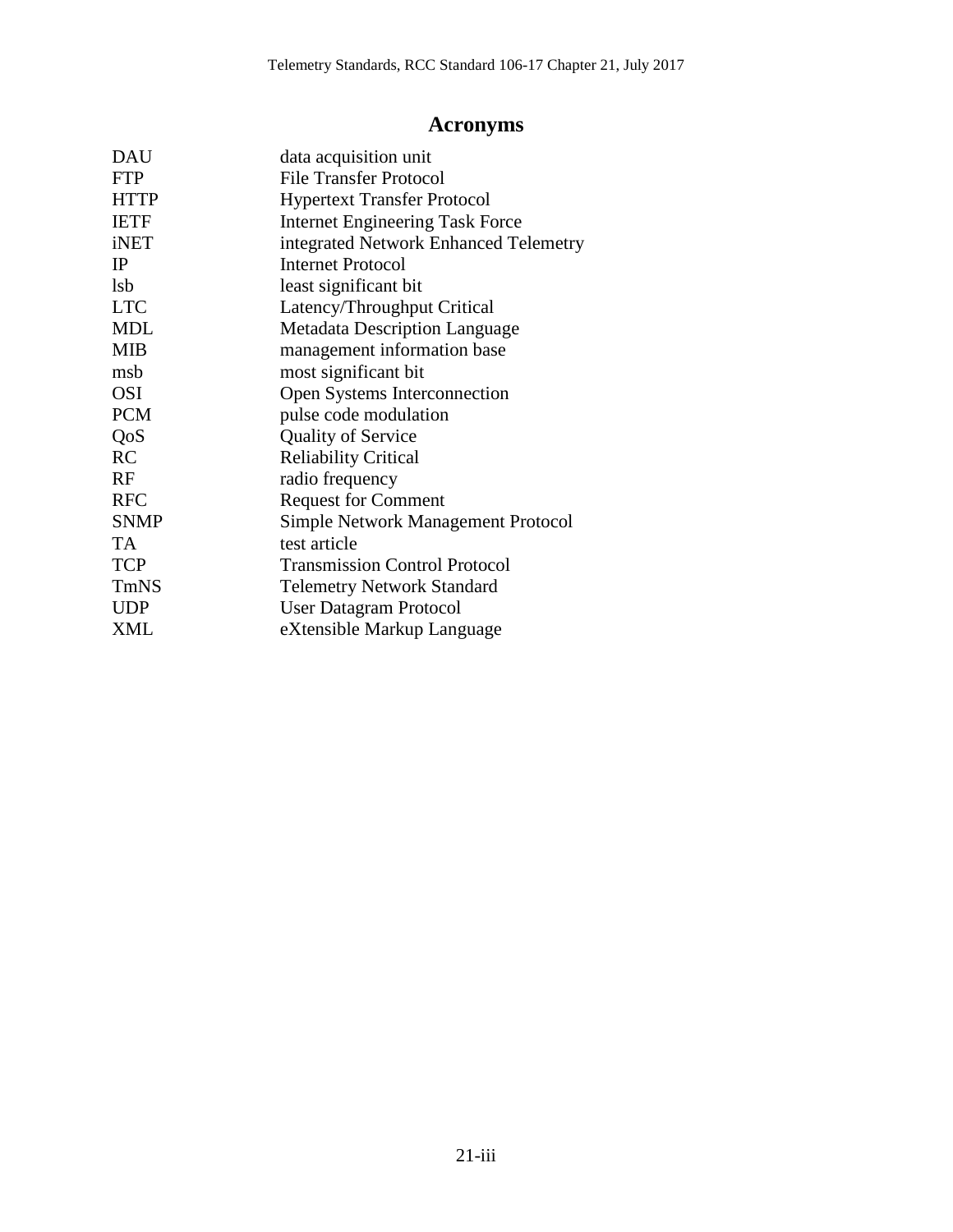This page intentionally left blank.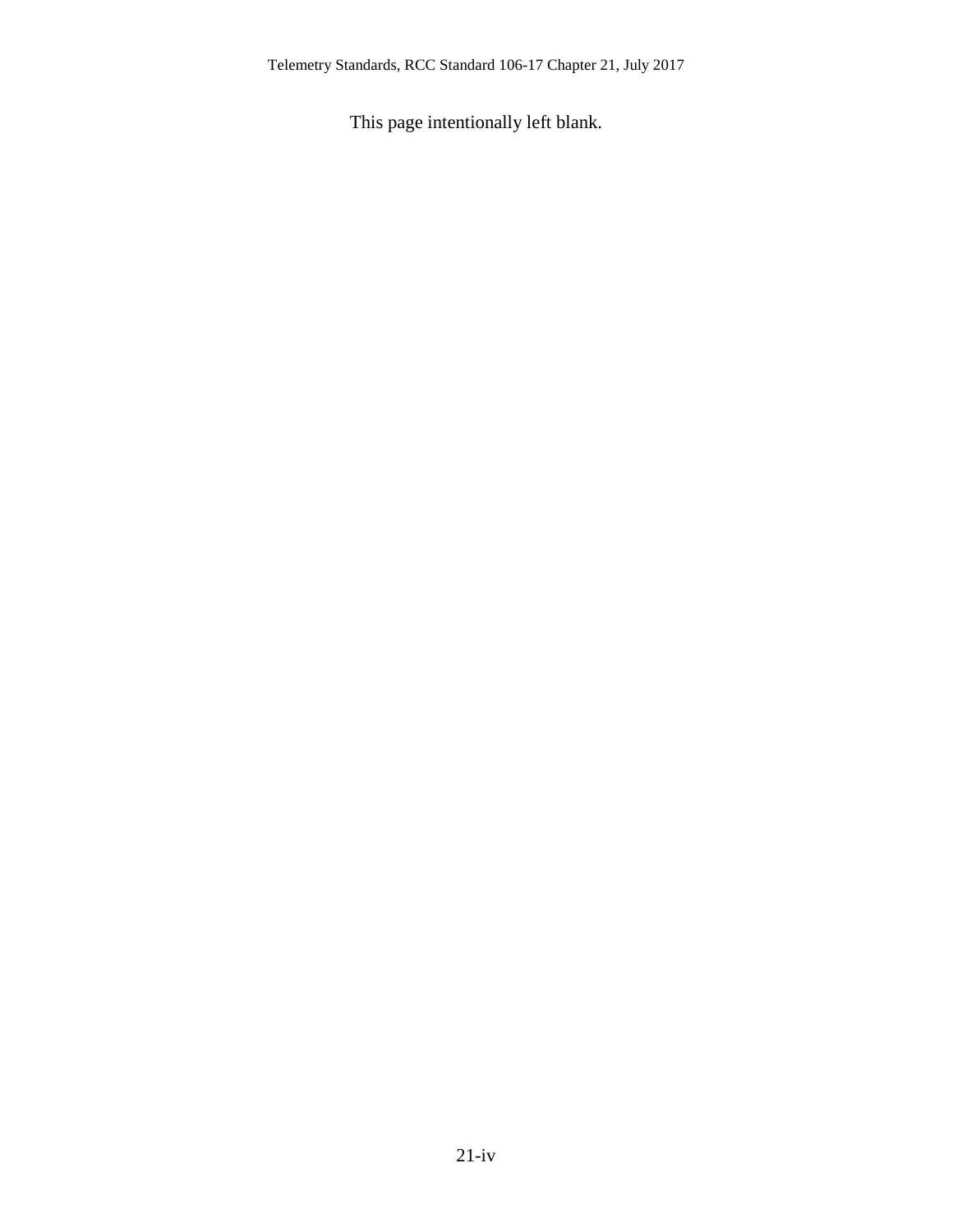# <span id="page-4-0"></span>**CHAPTER 21**

## **Telemetry Network Standard Introduction**

### <span id="page-4-1"></span>**21.1 Introduction**

The Telemetry Network Standard (TmNS) crosses IRIG 106, chapters 21 through 28. This chapter introduces fundamental concepts and terminology used in the subsequent chapters. Additionally, this chapter provides guidance as to which of the remaining chapters might be of most interest for a particular reader. In order to guide the reader toward the chapters of further interest, the applicable chapters are referenced throughout this chapter as it introduces concepts and terminology. A quick synopsis of chapters 22 through 28 is provided below.

- IRIG 106 [Chapter 22:](http://www.wsmr.army.mil/RCCsite/Documents/106-17_Telemetry_Standards/Chapter22.pdf) Network-Based Protocol Suite The TmNS approach leverages existing standardized Internet protocols to serve as the core set of communication protocols. The TmNS's network-based protocol suite and a large portion of the Transmission Control Protocol (TCP)/Internet Protocol (IP) Protocol Suite (also known as the Internet Protocol Suite) along with other supporting technologies (e.g., underlying data link and physical layer technologies) are described in this chapter.
- IRIG 106 [Chapter 23:](http://www.wsmr.army.mil/RCCsite/Documents/106-17_Telemetry_Standards/Chapter23.pdf) Metadata Configuration

This chapter describes system configuration data for TmNS-based systems. It allows them to be described in a common fashion, and it provides the means for describing the configuration of the components in a telemetry system, as well as their logical and physical interrelationships. This chapter defines a language, the Metadata Description Language (MDL), which has a syntax that defines vocabulary and sentence structure, while the MDL semantics provide meaning. The MDL provides a common exchange language that facilitates the interchange of configuration information between telemetry system components.

- IRIG 106 [Chapter 24:](http://www.wsmr.army.mil/RCCsite/Documents/106-17_Telemetry_Standards/Chapter24.pdf) Message Formats The TmNS has defined several message structures unique for its use. This chapter describes the message formats of TmNS-specific messages.
- IRIG 106 [Chapter 25:](http://www.wsmr.army.mil/RCCsite/Documents/106-17_Telemetry_Standards/Chapter25.pdf) Management Resources The TmNS defines Management Resources as resources that contain applicationspecific data accessible via an application layer protocol. Each TmNS application defines a set of common resources and a set of application-specific resources. This chapter provides details concerning the standardized application resources.
- IRIG 106 [Chapter 26:](http://www.wsmr.army.mil/RCCsite/Documents/106-17_Telemetry_Standards/Chapter26.pdf) TmNSDataMessage Transfer Protocol The TmNS has defined several data transfer protocols unique for its use. This chapter defines how TmNS-specific messages (TmNSDataMessages) are transferred between TmNSApps.
- IRIG 106 [Chapter 27:](http://www.wsmr.army.mil/RCCsite/Documents/106-17_Telemetry_Standards/Chapter27.pdf) Radio Frequency (RF) Network Access Layer This chapter defines the standard for managing the physical layer of RF links with the RF network. The network implements an Open Systems Interconnection (OSI) model approach to data transmission, where data moves through the OSI stack from the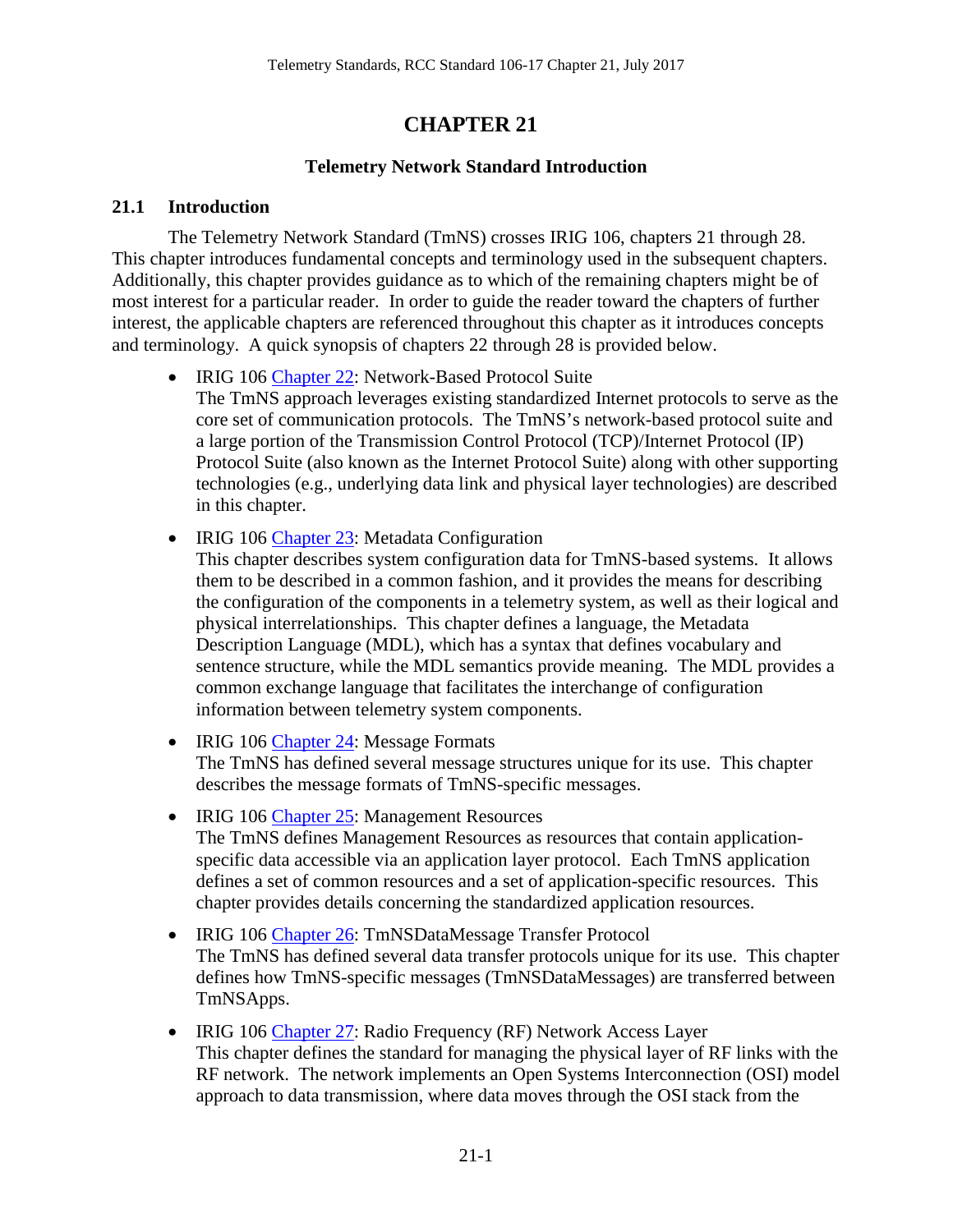application layer to the physical layer, from physical layer to physical layer through some transmission medium, then back up the stack to another application on the receiving side.

• IRIG 106 [Chapter 28:](http://www.wsmr.army.mil/RCCsite/Documents/106-17_Telemetry_Standards/Chapter28.pdf) RF Network Management This chapter defines the mechanisms and processes for managing RF links within the RF network.

## <span id="page-5-0"></span>**21.2 Telemetry Network Standard Overview**

At its core the TmNS describes networks and interfaces for components on the networks. All TmNS-based networks strive to be similar to existing Internet-based networks. Additionally, the TmNS provides mechanisms for melding with pre-existing devices, approaches, and technologies.

A fundamental principle of the TmNS approach is to enhance, rather than replace, today's telemetry systems by providing significant improvements in spectrum efficiency in order to revolutionize how flight tests are executed. This enhancement principle in turn drives the need for the new TmNS-based capabilities to be melded with pre-existing devices, approaches, and technologies. As such, the existing pulse code modulation (PCM) telemetry systems are augmented with TmNS features provided through TmNS components.

The IP network foundation of the TmNS brings with it features including routing, Quality of Service (QoS), and congestion control. The following list highlights some of the capabilities that IP networking brings to telemetry.

- Addition of Bidirectional Communications to Telemetry: bidirectional communications is one of the most fundamental enhancements provided by the TmNS. It enables the following capabilities.
	- o Real-Time Access to Test Article (TA) Measurements: Provides a mechanism for real-time access to current and past measurements on the TA both directly from the sensors and from the recorder(s).
	- o PCM Backfill: Provides the ability to retrieve measurements from the TAs in near real time that were dropped in the Serial Streaming Telemetry feed (PCM dropouts).
	- o Real-Time Command and Control of TA Equipment: Provides the ability to status, configure, and control TA equipment from the ground station.
- Dynamic Spectrum Sharing: Provides the ability to share spectrum resources among many concurrent test activities based on instantaneous demand for telemetry resources.
- Quality of Service: Provides the ability to dynamically share spectrum resources based on priorities of certain activities over others and also to prioritize the delivery of certain measurements over others (e.g., voice).
- Fully Interconnected System: Provides the ability to seamlessly transition transmission and receipt of data from TAs from one antenna to another, including antennas in different networks (frequencies) and in other ranges. The TmNS uses the term "handoff" to describe this type of transition.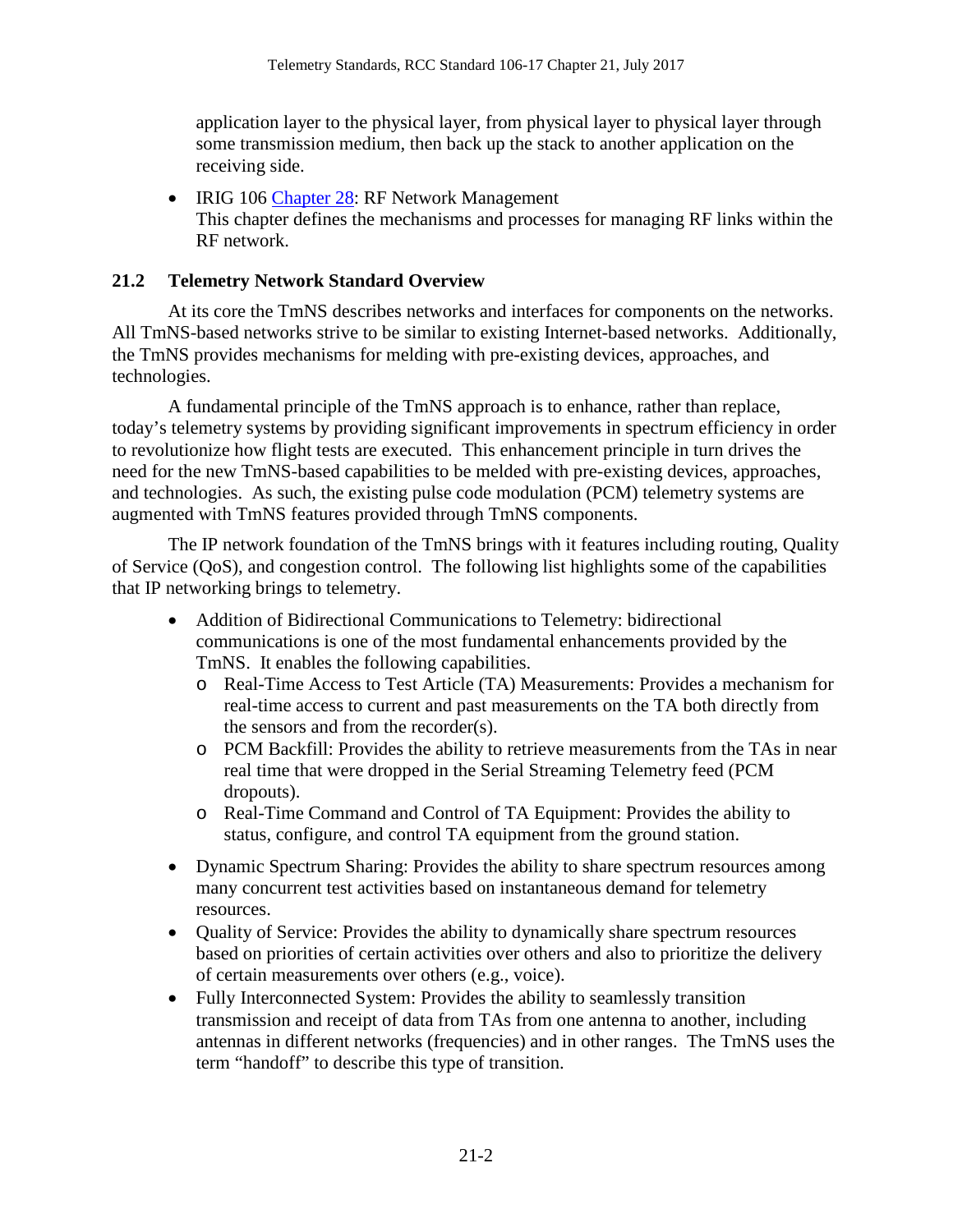• Over-the-Horizon Telemetry: Provides the ability to perform TA-to-TA telemetry (relay) communications to support tests involving large numbers of TAs and long distances.

### <span id="page-6-0"></span>21.2.1 TmNS System Concepts

The TmNS defines interfaces, data delivery protocols, configuration files, and command and control concepts. These are standardized so as to support interoperability across components (and vendors) within a particular TmNS-defined network.

### 21.2.1.1 TmNS Interfaces

The TmNS is composed of sets of components that are modeled after network appliances typically found on the Internet. In fact, some TmNS system components (e.g., routers and switches) are almost exact functional matches to network appliances that are used on the Internet. Each TmNS-compliant component implements certain TmNS interfaces (as applicable), thus providing multi-vendor interoperability. These TmNS interfaces are as follows.

- Management Interface: Used for configuring, obtaining status, controlling, and reporting. The MDL is the main interface used for configuring TmNS-compliant devices. Further details concerning this topic are found in [Chapter 23](http://www.wsmr.army.mil/RCCsite/Documents/106-17_Telemetry_Standards/Chapter23.pdf) and [Chapter](http://www.wsmr.army.mil/RCCsite/Documents/106-17_Telemetry_Standards/Chapter25.pdf)  [25.](http://www.wsmr.army.mil/RCCsite/Documents/106-17_Telemetry_Standards/Chapter25.pdf)
- Time Interface: Used for distribution and acquisition of time through the network. Further details concerning this topic are found in [Chapter 22.](http://www.wsmr.army.mil/RCCsite/Documents/106-17_Telemetry_Standards/Chapter22.pdf)
- Data (Measurements) Delivery Interface: Used to move acquired test data from TAs to ground processing based on different delivery requirements. Further details concerning this topic are found in [Chapter 23,](http://www.wsmr.army.mil/RCCsite/Documents/106-17_Telemetry_Standards/Chapter23.pdf) [Chapter 24,](http://www.wsmr.army.mil/RCCsite/Documents/106-17_Telemetry_Standards/Chapter24.pdf) and [Chapter 26.](http://www.wsmr.army.mil/RCCsite/Documents/106-17_Telemetry_Standards/Chapter26.pdf)
- RF Network Interface: Defines mechanisms for low-level control and status of the two-way telemetry communications and overall spectrum sharing. Further details concerning this topic are found in [Chapter 27](http://www.wsmr.army.mil/RCCsite/Documents/106-17_Telemetry_Standards/Chapter27.pdf) and [Chapter 28.](http://www.wsmr.army.mil/RCCsite/Documents/106-17_Telemetry_Standards/Chapter28.pdf)



Not all components are required to support all interfaces. For example, a data acquisition unit (DAU) would typically implement the management, time, and data interfaces listed above. This architecture choice was made to minimize the complexity of any one item and to aid the possibility of creating a broad array of configurations.

## 21.2.1.2 Data Delivery

The TmNS defines two data delivery mechanisms.

- Latency/Throughput Critical Delivery Protocol: used to deliver test data when latency or throughput constraints are more important than reliability constraints (real-time). The underlying technologies supporting this delivery protocol are User Datagram Protocol, Internet Group Management Protocol, and IP multicasting.
- Reliability Critical Delivery Protocol: used to deliver test data when reliability constraints are more important than latency or throughput constraints (reliable). The underlying technologies supporting this delivery protocol are TCP and Real Time Streaming Protocol. Further details concerning this topic are found in [Chapter 26.](http://www.wsmr.army.mil/RCCsite/Documents/106-17_Telemetry_Standards/Chapter26.pdf)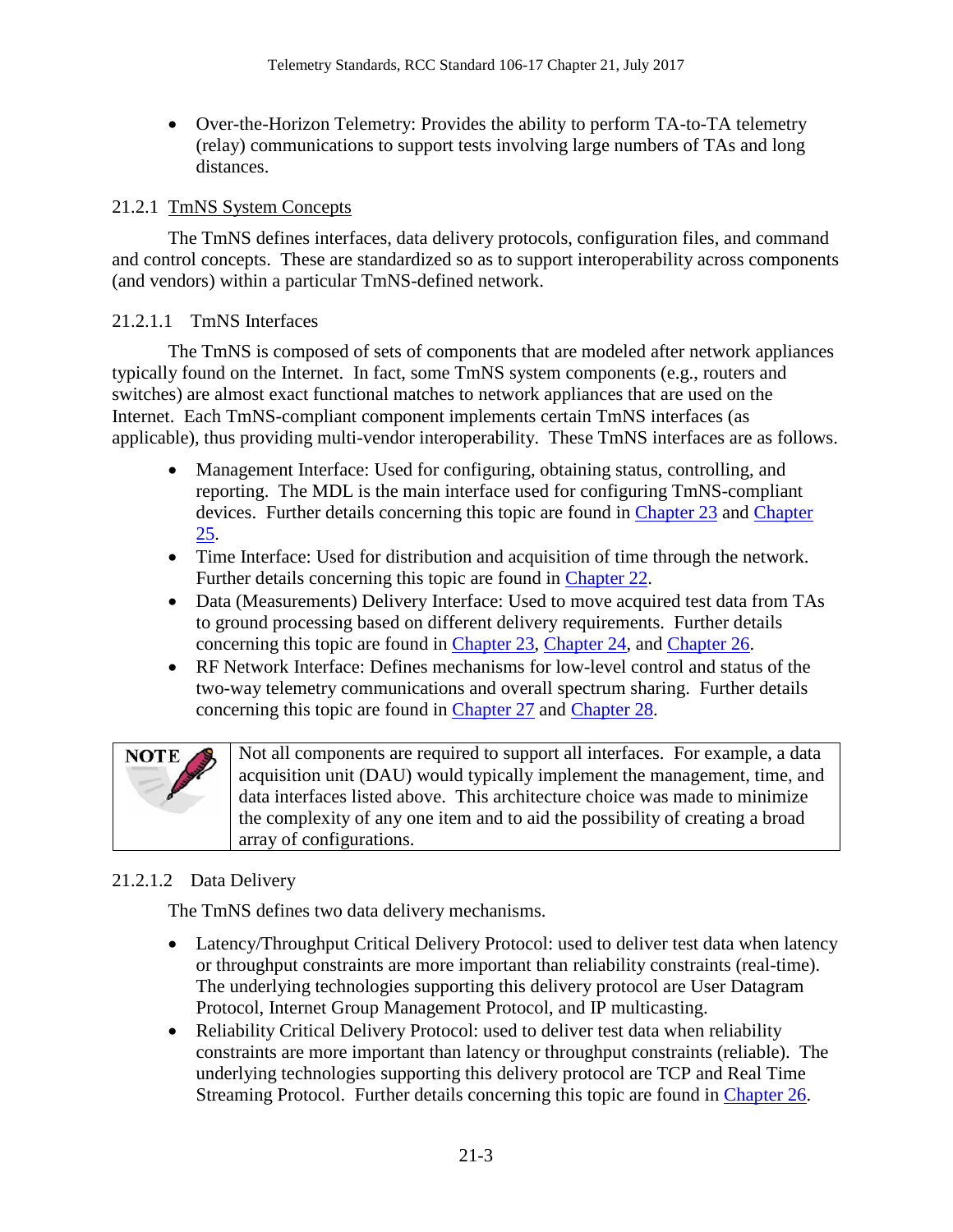| NOTE                                                                           | Data delivery concepts support variations for latency, throughput, and               |  |  |  |  |  |  |
|--------------------------------------------------------------------------------|--------------------------------------------------------------------------------------|--|--|--|--|--|--|
|                                                                                |                                                                                      |  |  |  |  |  |  |
|                                                                                | reliability. For instance, during one phase of a particular test, the test operators |  |  |  |  |  |  |
| may need samples of a particular set of measurements with as little latency as |                                                                                      |  |  |  |  |  |  |
| possible due to safety of flight issues, even if it means losing some samples  |                                                                                      |  |  |  |  |  |  |
|                                                                                | during telemetry dropouts. In another phase of the same test, the test operators     |  |  |  |  |  |  |
|                                                                                | may need a reliable transport of these same measurements for analysis even if        |  |  |  |  |  |  |
|                                                                                | it raises latency due to resending data lost during telemetry dropouts.              |  |  |  |  |  |  |

### 21.2.1.3 Command and Control Planes

The TmNS defines two primary command and control planes.

• Test/Mission Command and Control Plane (Red Network): This plane is focused on command and control associated with a particular test. It is concerned with measurements, telemetry processing, message/data formats, data recording, and TA component configuration and status. This plane resides in the red-side (plain-text) portions of a TmNS system, which are mainly comprised of the red network components on the TA(s) and Mission Control Room, as shown in [Figure 21-1.](#page-7-0) Red Network components are behind a Type-1 inline network encryptor.



Figure 21-1. Generalized TmNS System Diagram Showing Different Control Planes

<span id="page-7-0"></span>• Range Infrastructure Command and Control Plane (Black Network): This plane is focused on command and control associated with the provisioning of resources needed for a given test or set of tests within a range or across multiple ranges. It is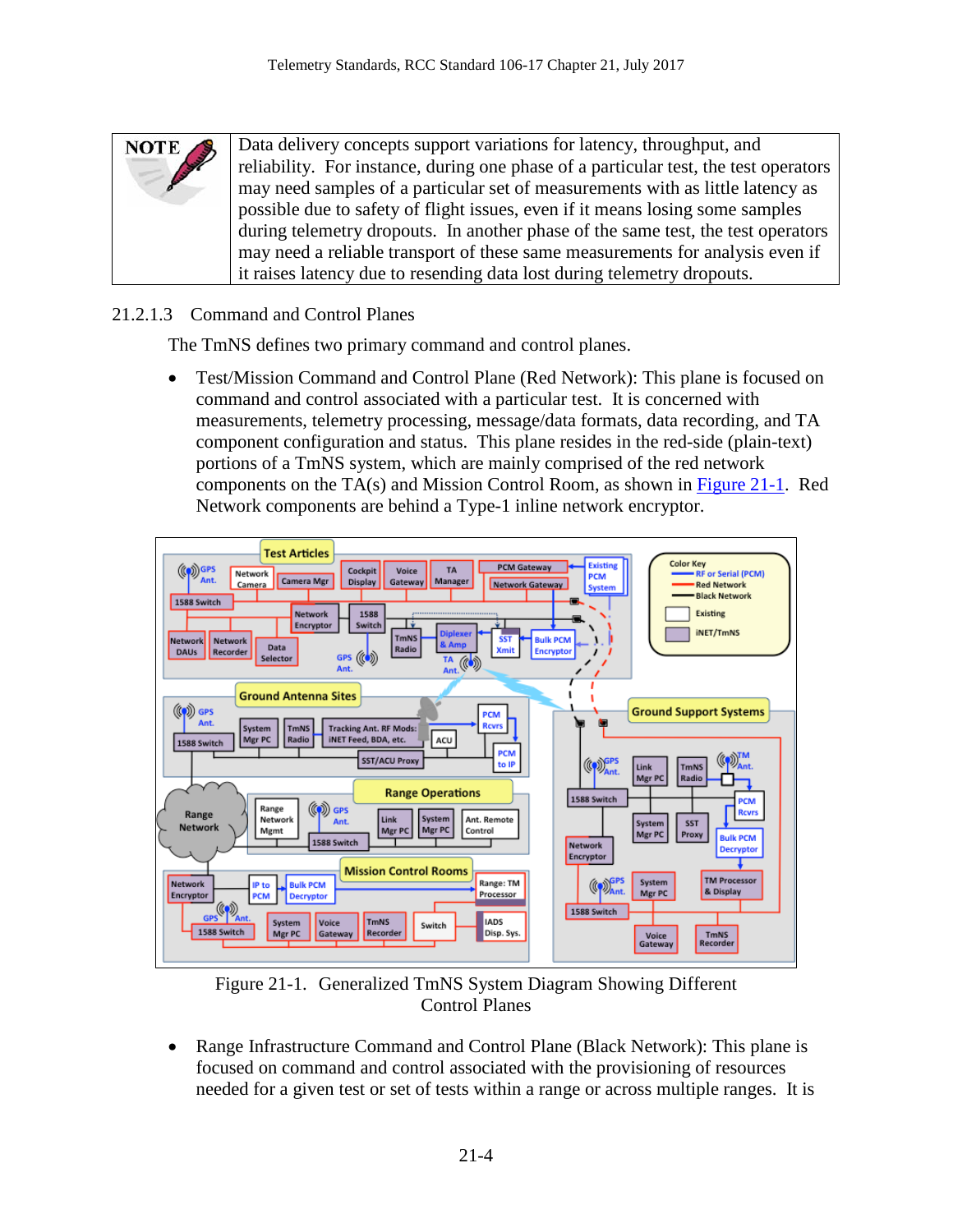concerned with spectrum sharing, QoS, establishment and management of two-way telemetry communications, and the transitioning of communications from TAs from a given ground antenna site to another (antenna-to-antenna handoff). This plane resides in the black-side (cypher-text) portions of a TmNS system, which are mainly comprised of the ground antenna sites, range operations center, and black network components on the  $TA(s)$ , as shown in [Figure 21-1.](#page-7-0) Further details concerning this topic are found in [Chapter 25](http://www.wsmr.army.mil/RCCsite/Documents/106-17_Telemetry_Standards/Chapter25.pdf) and [Chapter 28.](http://www.wsmr.army.mil/RCCsite/Documents/106-17_Telemetry_Standards/Chapter28.pdf)



## <span id="page-8-0"></span>21.2.2 TmNS Core Technologies

The TmNS utilizes an IP network that is based on the success and description of the Internet Engineering Task Force (IETF) hourglass approach, as shown in [Figure 21-2.](#page-8-1) The IP layer is the basic interoperability between networked components. [Figure 21-3](#page-8-2) shows a TmNS specialization of the classic IETF IP hourglass figure.





<span id="page-8-2"></span>IETF Hourglass

<span id="page-8-1"></span>Further details concerning this topic are found in [Chapter 22.](http://www.wsmr.army.mil/RCCsite/Documents/106-17_Telemetry_Standards/Chapter22.pdf)

## 21.2.2.1 Network-Based Data Messages

Test data is delivered in TmNSDataMessages, which contain a header and a payload. Actual measurements are contained in the packages within a TmNSDataMessage, and the mapping of measurements in a TmNSDataMessage is defined in a system configuration file, which is an MDL file that describes the configuration for a particular device that is transmitting or consuming a given TmNSDataMessage. Further details concerning this topic are found in [Chapter 23](http://www.wsmr.army.mil/RCCsite/Documents/106-17_Telemetry_Standards/Chapter23.pdf) and [Chapter 24.](http://www.wsmr.army.mil/RCCsite/Documents/106-17_Telemetry_Standards/Chapter24.pdf)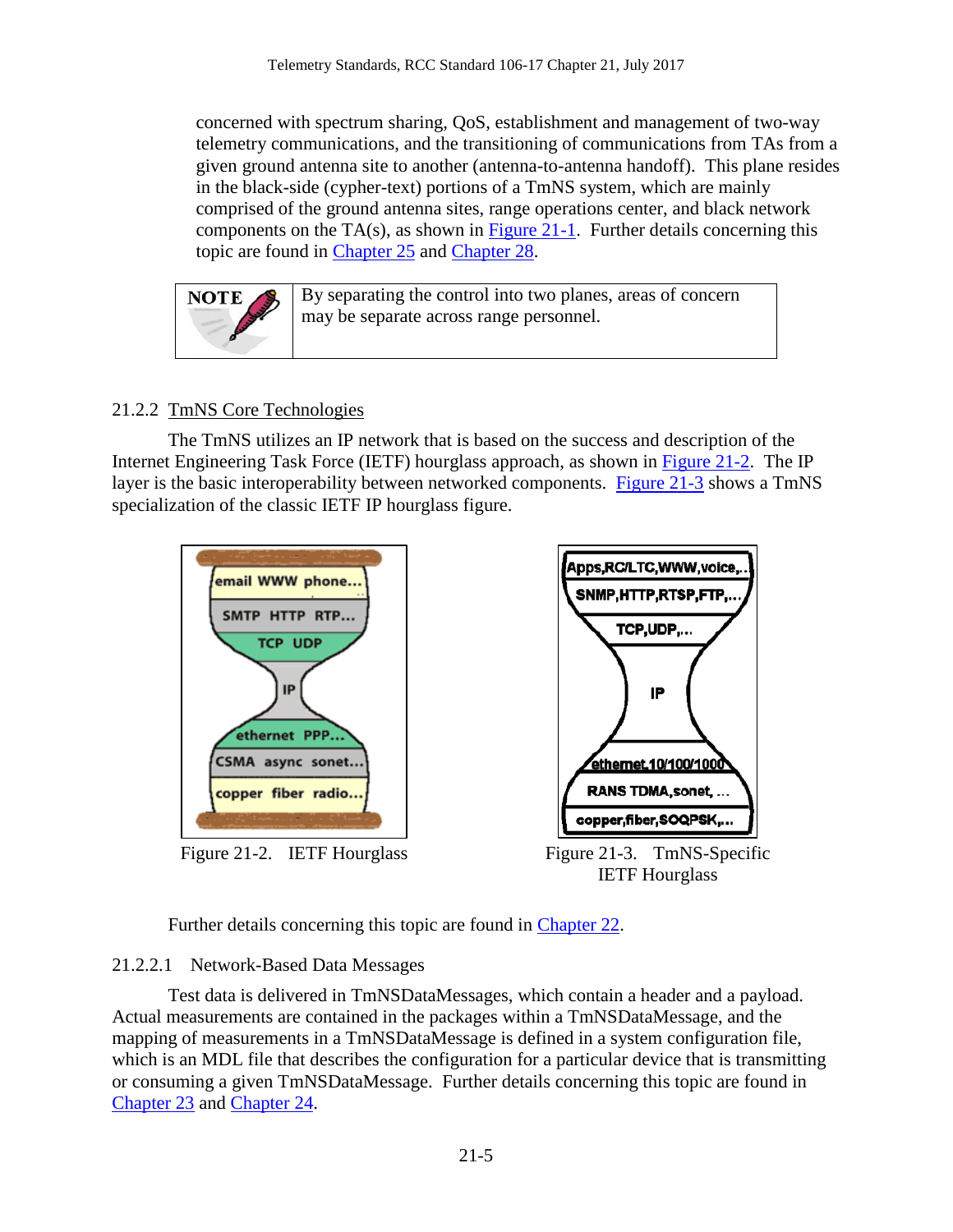#### 21.2.2.2 System Configuration and Management

System management within the TmNS is based upon the International Organization for Standardization Telecommunications Management Network model FCAPS, which stands for fault, configuration, accounting, performance, and security.

System management is used across a TmNS system to manage TmNS-compliant components, providing a view of fault, configuration, accounting, performance, and security configuration information on the network. Essentially, a TmNS system is composed of two types of components when it comes to management and configuration:

- 1. Managed devices: Any TmNS-compliant component that provides a management interface as defined by [Chapter 25;](http://www.wsmr.army.mil/RCCsite/Documents/106-17_Telemetry_Standards/Chapter25.pdf)
- 2. TmNS Managers: An entity that manages TmNS-compliant components*.* Managers implement the interfaces necessary to manage TmNS-compliant components in accordance with [Chapter 25.](http://www.wsmr.army.mil/RCCsite/Documents/106-17_Telemetry_Standards/Chapter25.pdf) Further details concerning this topic are found in [Chapter](http://www.wsmr.army.mil/RCCsite/Documents/106-17_Telemetry_Standards/Chapter25.pdf)  [25.](http://www.wsmr.army.mil/RCCsite/Documents/106-17_Telemetry_Standards/Chapter25.pdf)

[Figure 21-4](#page-9-0) shows the building blocks of system management as specified by the TmNS. The core technologies used are Simple Network Management Protocol (SNMP) to pass management information through the system. The SNMP management information bases (MIBs) provide dictionaries for management information. Managed devices execute applications called agents that use the TmNS-defined MIB to provide their internal status and to accept controls and configuration. File Transfer Protocol (FTP), Hypertext Transfer Protocol (HTTP), and Internet Control Message Protocol (ping) play supporting roles related to file transfer, discovery, and configuration.



Figure 21-4. System Management Technologies

<span id="page-9-0"></span>Further details concerning this topic are found in [Chapter 22.](http://www.wsmr.army.mil/RCCsite/Documents/106-17_Telemetry_Standards/Chapter22.pdf)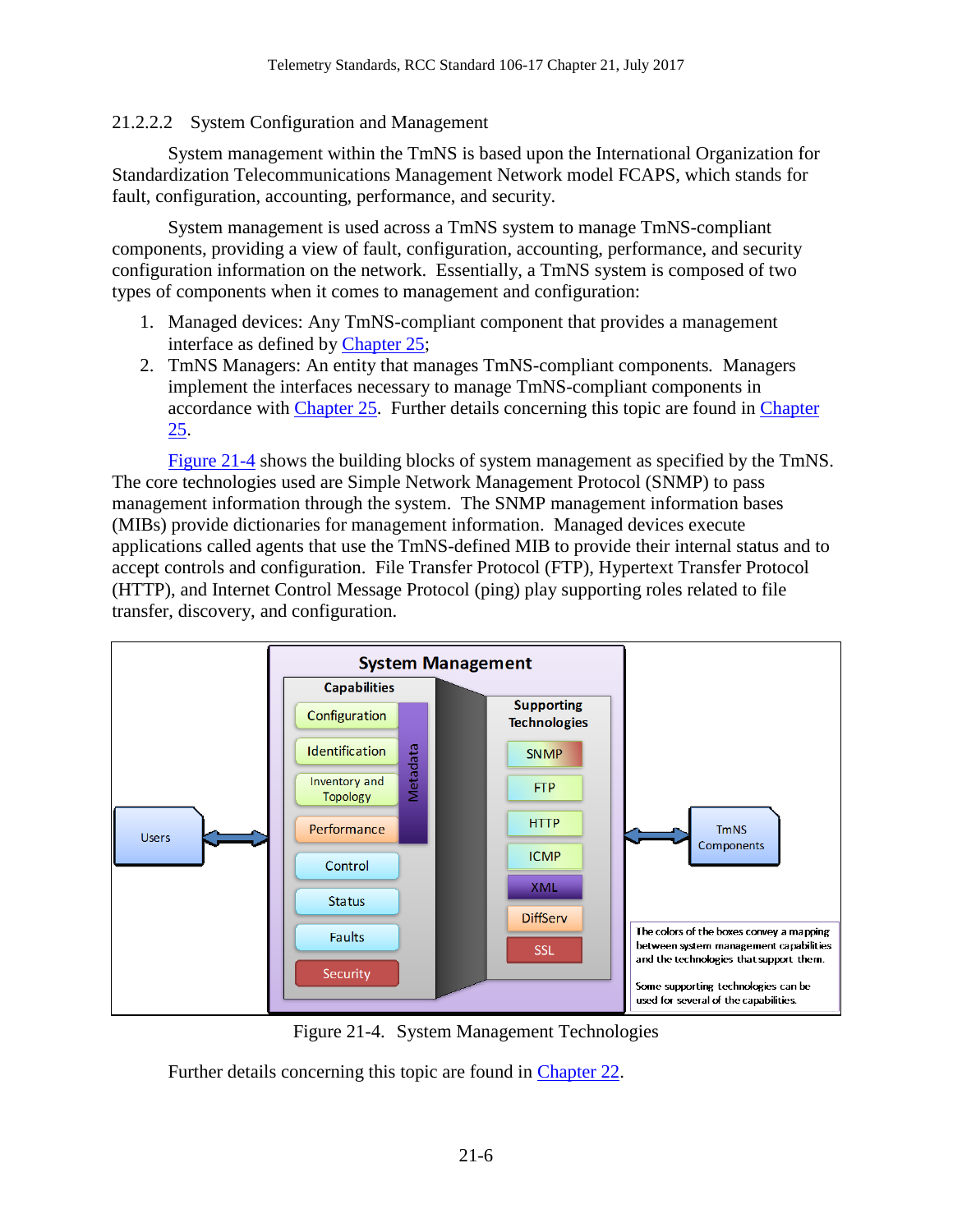The MDL is used for describing system configuration (Metadata) in a common fashion. The eXtensible Markup Language (XML) schema defined by the TmNS provides the means for describing the configuration of the components in a TmNS system as well as their logical and physical interrelationships. The MDL is expressive enough to describe a wide variety of systems: large and small, simple and complex, from the low-level transducer-to-measurement association for an acquisition card on a DAU up to network topology of multiple test mission networks.

A table containing a mapping of MDL elements to relevant paragraphs of the TmNS (IRIG 106 Chapters 21-28) is contained in [Chapter 23](http://www.wsmr.army.mil/RCCsite/Documents/106-17_Telemetry_Standards/Chapter23.pdf) Appendix 23-B. This table can be used by a reader of the standard to identify the MDL elements that correspond to particular paragraphs or to identify the paragraphs that correspond to particular MDL elements.

Further details concerning this topic are found in [Chapter 23.](http://www.wsmr.army.mil/RCCsite/Documents/106-17_Telemetry_Standards/Chapter23.pdf)

By using the system management capabilities, TmNS-compliant components can be configured, reconfigured, controlled, and statused in an interoperable way.

> A typical way to utilize the system management capabilities is to provide a system manager. This kind of user application provides monitoring, controlling, configuring, coordinating, and visualizing the operations of a system built based on the TmNS. System manager users are typically able to obtain system and device-level status, including status of TA instrumentation and information about local and system-wide network performance (expected versus actual). Additionally, the display of a system manager typically provides an indication of system health and details of any fault conditions detected within the TmNS system.

## 21.2.2.3 Time

**NOTE** 

Time within an entire TmNS-based system is distributed using IEEE  $1588-2008^1$  $1588-2008^1$ , also known as Precision Time Protocol Version 2. Time within a TmNS system is delivered without the addition of any wires.

Further details concerning this topic are found in [Chapter 22.](http://www.wsmr.army.mil/RCCsite/Documents/106-17_Telemetry_Standards/Chapter22.pdf)

| <b>NOTE</b> | All TmNS-compliant network switches can be synchronized to an external time<br>source (e.g., Global Positioning System) and act as 1588 master clocks for a<br>local network within the TmNS network (e.g., red TA network, black TA<br>network, etc.). |
|-------------|---------------------------------------------------------------------------------------------------------------------------------------------------------------------------------------------------------------------------------------------------------|
|             | Components requiring sub-microsecond precision, such as DAUs for time<br>stamping measurements, are able to do so using a hardware implementation of<br>1588.                                                                                           |

<span id="page-10-0"></span> <sup>1</sup> Institute of Electrical and Electronics Engineers. *IEEE Standard for a Precision Clock Synchronization Protocol for Networked Measurement and Control Systems*. IEEE 1588-2008. Geneva: International Electrotechnical Commission, 2008.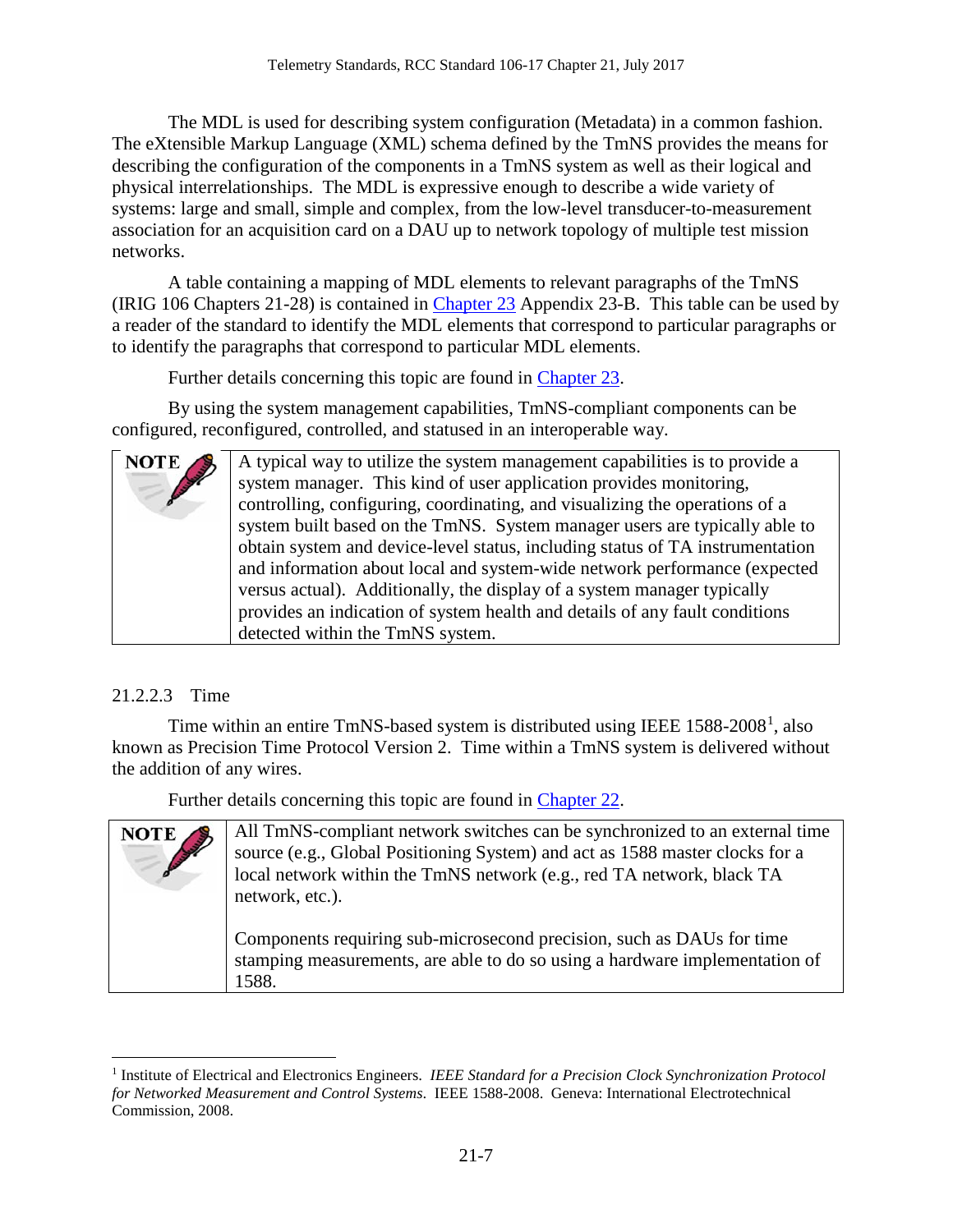### 21.2.2.4 Quality of Service

The TmNS annotates a typical Differentiated Services architecture, which is a standard IP QoS mechanism for coordination of the delivery of competing data and command and control network traffic.

Further details concerning this topic are found in [Chapter 22](http://www.wsmr.army.mil/RCCsite/Documents/106-17_Telemetry_Standards/Chapter22.pdf) and [Chapter 23.](http://www.wsmr.army.mil/RCCsite/Documents/106-17_Telemetry_Standards/Chapter23.pdf)



The QoS mechanism can be used to for certain sets of data within a particular test (or across multiple tests) that might have stringent delivery requirements due to performance reasons (e.g., voice data), safety of flight concerns, etc.

## 21.2.2.5 Routing

Routing is the process of selecting best paths in a network. The TmNS annotates IETF standards concerning a typical routed IP network. Using the classic routed IP architecture enables a variety of advanced capabilities, including relay, and other capabilities that have not yet been explored.

Further details concerning this topic are found in [Chapter 22](http://www.wsmr.army.mil/RCCsite/Documents/106-17_Telemetry_Standards/Chapter22.pdf) and [Chapter 23.](http://www.wsmr.army.mil/RCCsite/Documents/106-17_Telemetry_Standards/Chapter23.pdf)

|                                                                            | Just as in large-scale networks (e.g., the Internet) the components within a  |  |  |  |  |  |  |
|----------------------------------------------------------------------------|-------------------------------------------------------------------------------|--|--|--|--|--|--|
| NOTE                                                                       | TmNS-based network are not aware about the network path that is used to       |  |  |  |  |  |  |
|                                                                            | deliver data from one node to another. All a given component needs to know    |  |  |  |  |  |  |
| is its next hop. This means that components that transport data within the |                                                                               |  |  |  |  |  |  |
|                                                                            | TmNS system need to support these classic routing concepts, including         |  |  |  |  |  |  |
| TmNS-compliant radios, which are network routers themselves. As such,      |                                                                               |  |  |  |  |  |  |
|                                                                            | radios in general can route data to any other radio within reach at any time. |  |  |  |  |  |  |

#### 21.2.2.6 Source Selection

When RF propagation from one TmNS-compliant transmitting radio source arrives at two or more TmNS-compliant receiving radios, it is possible using routing and source selection to choose any one of the network packets. This support is provided through TmNS interfaces, data message formats, and management concepts. Collectively, these concepts are called TmNS Source Selector.

Further details concerning this topic are found in [Chapter 28.](http://www.wsmr.army.mil/RCCsite/Documents/106-17_Telemetry_Standards/Chapter28.pdf)

## 21.2.2.7 Security

The TmNS is architected with a variety of security mechanisms in order to meet a particular program's needs. The TmNS security mechanisms are segmented into mechanisms that secure the data transfer from the TAs to the ground (i.e., from one secure enclave to another), as well as for securing other types of communications where the information is not classified, but can be sensitive from an operational perspective.

Communications between secure enclaves (e.g., TAs and mission control) are protected via National Security Agency-approved type-1 security mechanisms that mitigate the anticipated threats. The RF communications are protected via FIPS-140-2 mechanisms.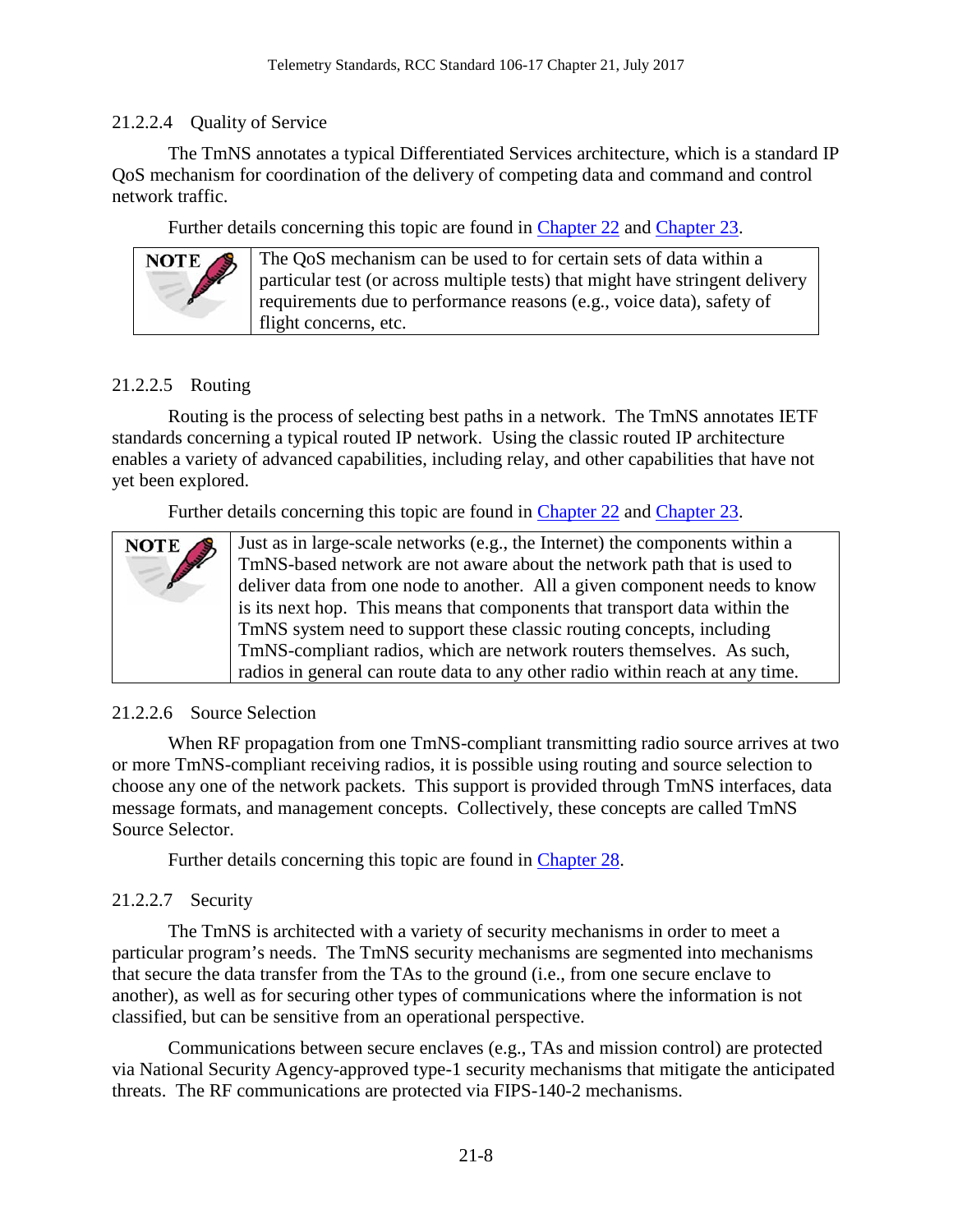Additional security mechanisms used to protect data within a TmNS system include:

- Secure Sockets Layer (SSL): used as a security mechanism for transferring data over HTTP and FTP.
- SNMP v3: needed for secure SNMP communications within a TmNS system. It supports both authentication and privacy.

Further details concerning this topic are found in [Chapter 22.](http://www.wsmr.army.mil/RCCsite/Documents/106-17_Telemetry_Standards/Chapter22.pdf)

21.2.2.8 Layered Architecture and Summary of Core Technologies

The TmNS architecture is, by design, a communications and data delivery system that is partitioned into abstraction layers. As in the OSI model, a layer serves the layer above it and is served by the layer below it. The layers are in general independent, so that a layer can be changed with little to no impact to the other layers. This layered architecture in turn allows different technologies to be used in each layer.

[Figure 21-2](#page-8-1) and [Figure 21-3](#page-8-2) show the IETF hourglass approach and the corresponding specialization of that hourglass. [Figure 21-5](#page-12-1) depicts the technologies discussed in this section and how they relate to each other and work cohesively across the different TCP/IP model layers. Further details concerning this topic are found in [Chapter 22.](http://www.wsmr.army.mil/RCCsite/Documents/106-17_Telemetry_Standards/Chapter22.pdf)



Figure 21-5. Core TmNS Technologies and TmNS-Specific Protocols in the TCP/IP Model Context

## <span id="page-12-1"></span><span id="page-12-0"></span>21.2.3 TmNS Definitions

The TmNS utilizes a collection of terms that have specific meanings when used in a TmNS context. They are typically highlighted in *italics*. A list of the overarching definitions appears in this section.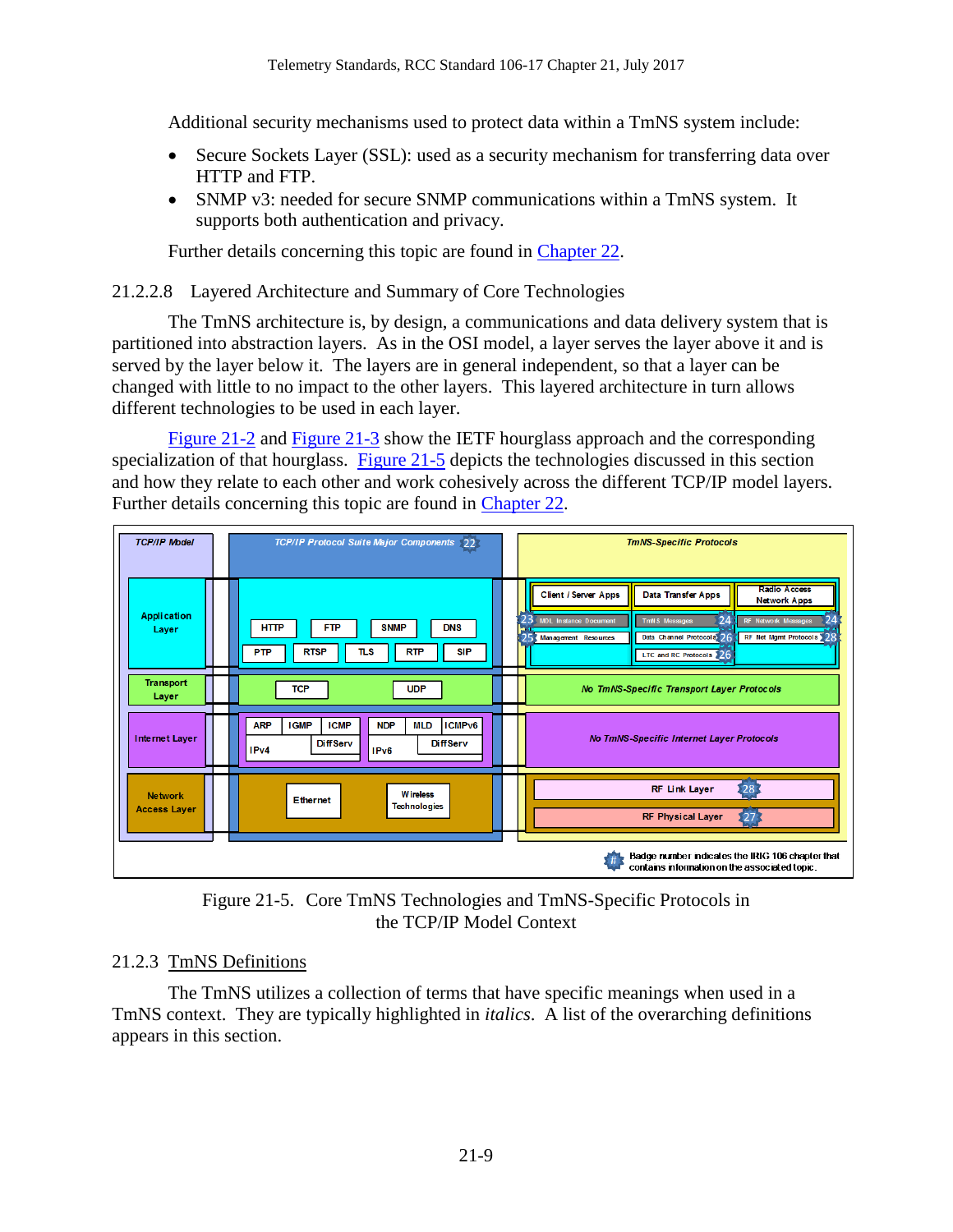- **AES Cryptographic Algorithm:** This Advanced Encryption Standard (AES) block cipher encryption algorithm, described in detail in FIPS PUB  $197<sup>2</sup>$  $197<sup>2</sup>$  $197<sup>2</sup>$ , is recommended by the National Security Agency in order to provide an adequate protection mechanism for the communication link.
- **Agent**: A Simple Network Management Protocol (SNMP) process that provides SNMP-based *ManagementResources* on a *NetworkNode* or *NetworkDevice*.
- **Attached Synchronization Marker (ASM)**: A specific bit pattern preceding each low-density parity-check *codeblock* group to aid *codeblock frame* synchronization.
- **Bit Error Rate**: The ratio of the number of bits incorrectly received to the total number of bits sent during a specific time interval.
- **Black (or Blackside)**: A portion of a network that is not physically protected (not secure) with respect to another portion of the network. Sensitive data that traverses this network must be protected by encryption.
- **Burst**: The time interval of RF emission, from start to end in a time-division multiplex media access scheme.
- **Burst Preamble**: A specific bit pattern transmitted at the beginning of a *burst* to facilitate carrier frequency symbol timing acquisition.
- **Burst Sequence**: The *burst* information field structure.
- **Burst Synchronization**: Involves the acquisition and tracking of the signal carrier(s), the symbols/bits, the frames or *codeblocks* from a recovered clock at the receiver.
- **Carrier Frequency Error**: Uplink and downlink frequency error bounds established for singlecarrier *SOQPSK-TG waveform*.
- **Codeblock**: The minimum quanta of a fixed LDPC codeword block that consists of 4,096 information bits or 6144 coded bits with 2/3 LDPC code rate.
- **Codeblock Frame**: A variable PHY frame unit that consists of a minimum of one LDPC *codeblock* and up to maximum of eight LDPC *codeblocks*. It is preceded by an *attached synchronization marker* (ASM).
- **DataDeliveryControlChannel**: The common elements of the communication mechanisms for the setup, tear-down, and operation of the *RC* and *LTC Delivery Protocols*. See [Chapter](http://www.wsmr.army.mil/RCCsite/Documents/106-17_Telemetry_Standards/Chapter26.pdf)  [26.](http://www.wsmr.army.mil/RCCsite/Documents/106-17_Telemetry_Standards/Chapter26.pdf)
- **DataChannel**: Identifies a network connection used to transport *TmNSDataMessages* between a *DataSource* and a *DataSink.*
- **DataSink**: A *TmNSApp* that consumes *TmNSDataMessages* that contain *MeasurementData*. Identified as the data-consuming portion of a *ResourceClient* or *ResourceServer*.
- **DataSource**: A *TmNSApp* that produces *TmNSDataMessages* that contain *MeasurementData*. Identified as the data-producing portion of a *ResourceClient* or *ResourceServer*.

<span id="page-13-0"></span> <sup>2</sup> National Institute of Standards and Technology. "Specification for the Advanced Encryption Standard (AES)." FIPS PUB 197. 26 November, 2001. May be superseded by update. Available at [http://nvlpubs.nist.gov/nistpubs/FIPS/NIST.FIPS.197.pdf.](http://nvlpubs.nist.gov/nistpubs/FIPS/NIST.FIPS.197.pdf)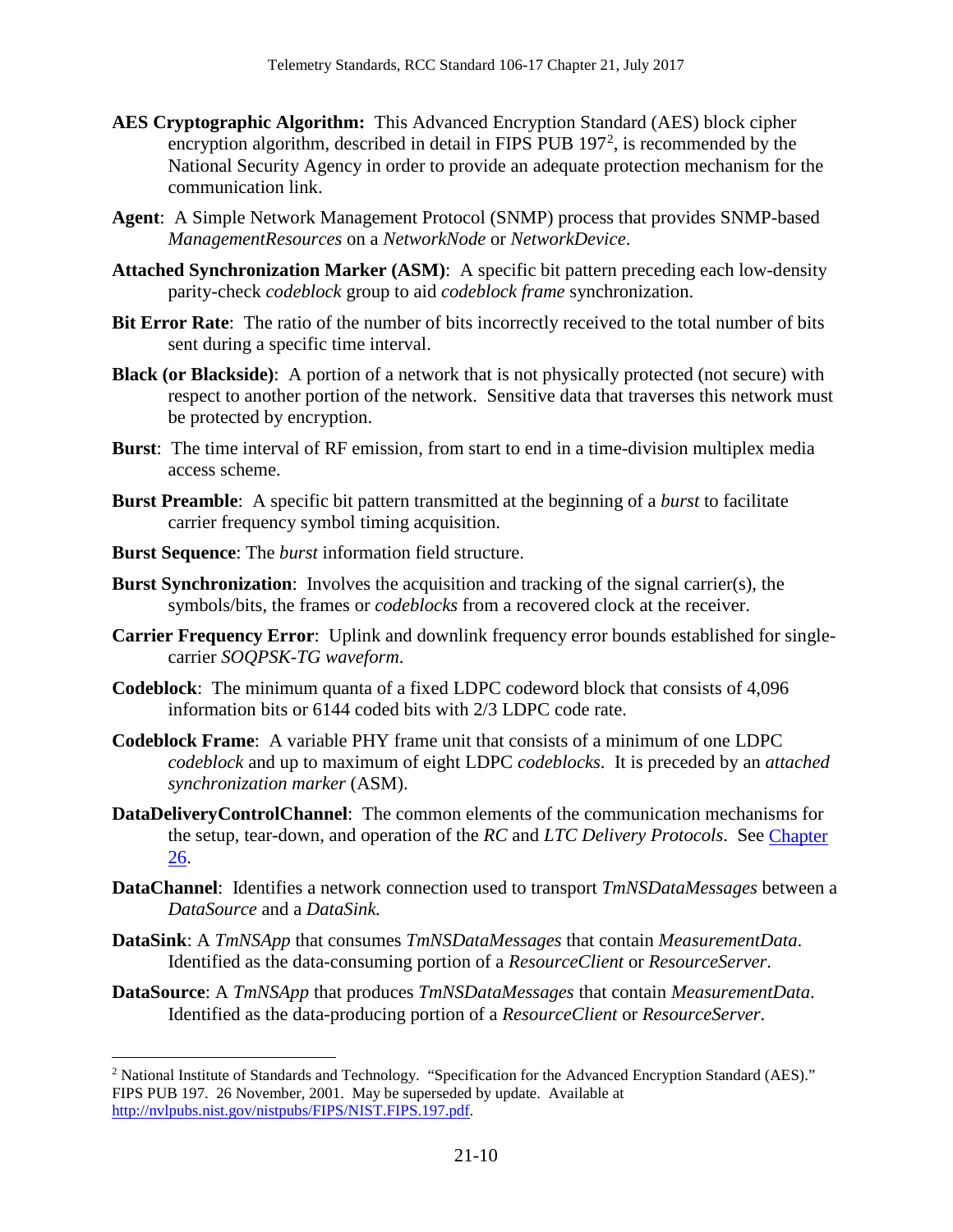- **DiffServ (Differentiated Services)**: A computer networking architecture that specifies a simple, scalable and coarse-grained mechanism for classifying, managing and providing *Quality of Service* (QoS) guarantees on IP network traffic.
- **Downlink Transmission**: Communication originating at a *Test Article* and terminating at the *Ground*. With reference to a *Relay*, communication originating at a *Test Article* and terminating at the *Relay*.
- **Dynamic Allocation**: A method of scheduling TDMA time slots for transmissions by radios based on a set of criteria, such as bandwidth needs and mission priorities.
- **Enclave**: A distinct portion of a network, system or facility that is isolated, usually for securityrelated purposes, from the rest of the network, system or facility.
- **Encryption & Decryption:** NIST FIPS 140-2 certified bulk cryptographic module along with *AES cryptographic algorithm* is recommended by the National Security Agency for communication link security at link layer.
- **Epoch**: A TDMA frame unit that allocates *transmission opportunity* (TxOp) resources for uplink and downlink. Epoch is equivalent to a *TDMA frame*.
- **Forward Error Correction**: A system of error control for data transmission, whereby sender adds redundant data to its messages, which is known as error correction code. This allows receiver to detect and correct errors (within some bound) without the need to ask the sender for additional data.
- **Ground Network**: One or more *TmNS Networks* that interconnect *Ground*-based *NetworkNodes*.
- **Ground Station (GS)**: A ground infrastructure that, at a minimum, consists of primary and remote antenna sites, serial streaming telemetry (SST) and *ground network* infrastructures. Nominally *Ground Radios* are located in a *Ground Station*.
- **Ground Station Network**: A *TmNS Network* that interconnects connected *NetworkNodes* physically residing in a *Ground Station*.
- **Handoff**: The process of transferring communications from one source radio to another source radio for the same destination RF MAC Address. The original source radio may be referred to as the "Leave Radio" while the new source radio may be referred to as the "Join Radio".
- **HDLC Frame**: A protocol based on ISO-13239 Standard that was modified to support frame boundary delineations, to carry link layer control messages and user datagrams.
- **Information Data**: The channel information data, prior to channel coding, that includes user data and channel overhead affiliated with OSI layer-1 and layer-2. Overhead affiliated with OSI layer-3 through layer-7 is included as user data.
- **Integrated Services (IntServ)**: A computer network architecture that specifies fine-grained, reservation-based mechanisms for providing *Quality of Service* (QoS) guarantees for individual IP network traffic flows.
- **Latency/Throughput Critical (LTC) Delivery Protocol**: The TmNS-specific application-level method of delivering *TmNSDataMessages* via User Datagram Protocol (UDP).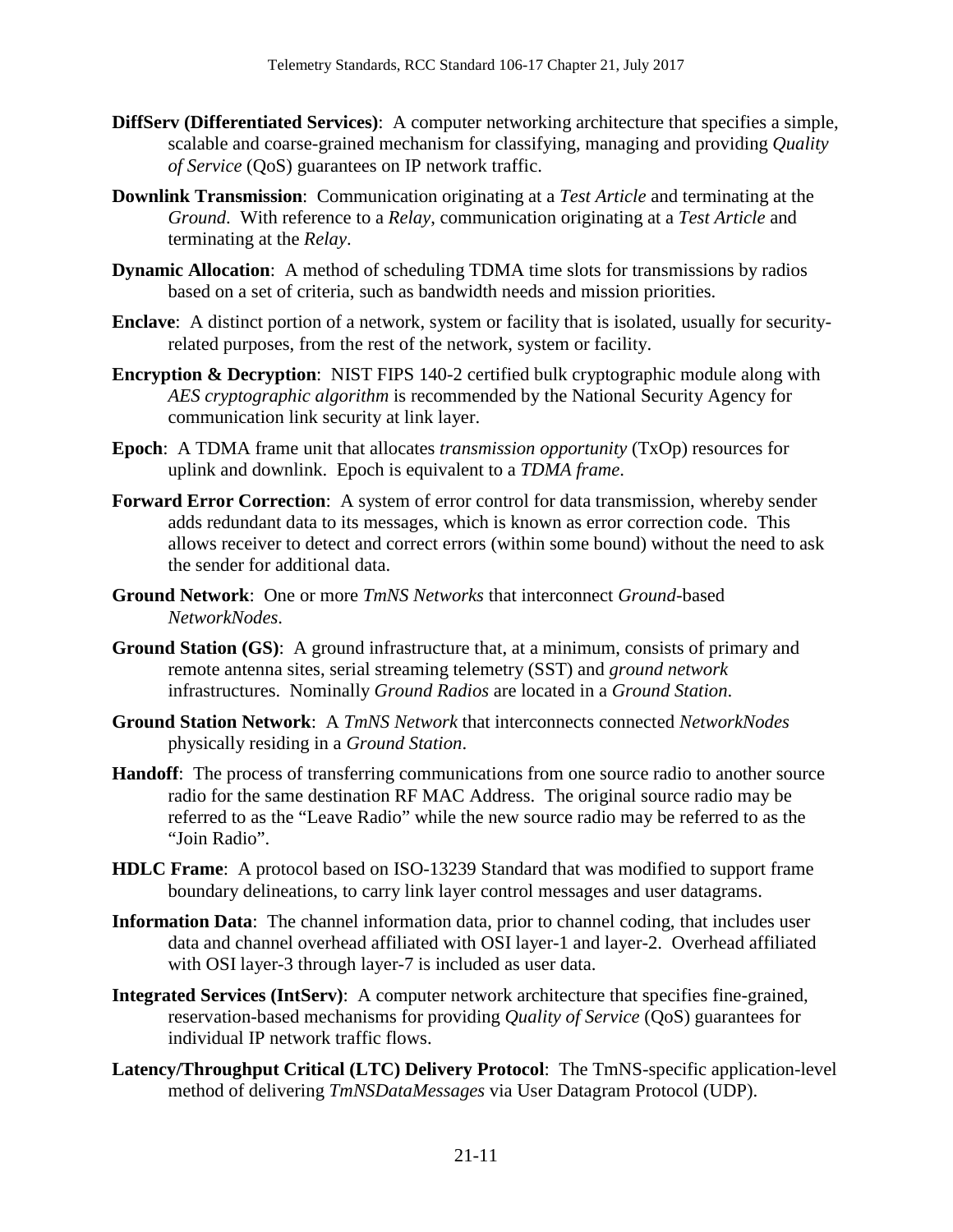- **Link Agent**: Executes link control operations in a *Radio*.
- **Link Manager (LM)**: A *TmNSApp* responsible for optimized control and coordination of *Radio* operations across multiple *Radios* in the RF Network. The primary role of RF Link Management is implementation of the TDMA controller that allocates transmission opportunities for its managed *Radio* components.
- **Low-Density Parity-Check (LDPC) Code** A variant of *Forward Error Correction* codes that uses block codes for error correction. Code is specified by parity check matrix *H* and utilizes generator matrix *G* to perform encoding.
- **LTCControlChannel**: The communication mechanism for the setup, tear-down, and operation of the *LTC Delivery Protocol*. See [Chapter 26.](http://www.wsmr.army.mil/RCCsite/Documents/106-17_Telemetry_Standards/Chapter26.pdf)
- **LTCDataChannel**: The communication mechanism for delivery of *TmNSDataMessages* using the *LTC Delivery Protocol*. See [Chapter 26.](http://www.wsmr.army.mil/RCCsite/Documents/106-17_Telemetry_Standards/Chapter26.pdf)
- **LTCDataSink**: A *DataSink* that utilizes the *LTC Delivery Protocol*.
- **LTCDataSource**: A *DataSource* that utilizes the *LTC Delivery Protocol*.
- **Management Information Base (MIB)**: A "Structure of Management Information" (SMI) formatted text file used by the SNMP *Agents* and *Managers* to define a common communication language for exchanging management information.
- **ManagementResource**: An application-accessible entity that is used for command, control, and health and status monitoring. *ManagementResources* may be generic to the host platform or may be specific to the TmNS-based environment.
- **ManagementURI:** The Uniform Resource Identifier (URI) that describes a particular *ManagementResource*.
- **Manager**: A Simple Network Management Protocol (SNMP) process that accesses SNMPbased *ManagementResources* on a *NetworkNode*.
- **MeasurementData**: A digital representation of a measurement.
- **MeasurementID (MeasID)**: A numerical identifier that refers to a specific *MeasurementData* described in an MDL instance document*.*
- **MessageDefinitionID (MDID)**: A numerical identifier that refers to a specific *Message* Definition described in an MDL instance document*.*
- **Metadata**: Information that describes a system and data interrelationships; defined in the Telemetry Network Standard.
- **Metadata Description Language (MDL) Instance Document**: A document that complies with the language defined in [Chapter 23.](http://www.wsmr.army.mil/RCCsite/Documents/106-17_Telemetry_Standards/Chapter23.pdf)
- **NetworkDevice**: A *NetworkNode* that provides network and/or data link layer service and interconnectivity, without modifying data above the network layer. See Open Systems Interconnection (OSI) model.
- **NetworkInterface**: A module that implements an interface, both logical and physical, between a *NetworkNode* and a *TmNS Network*.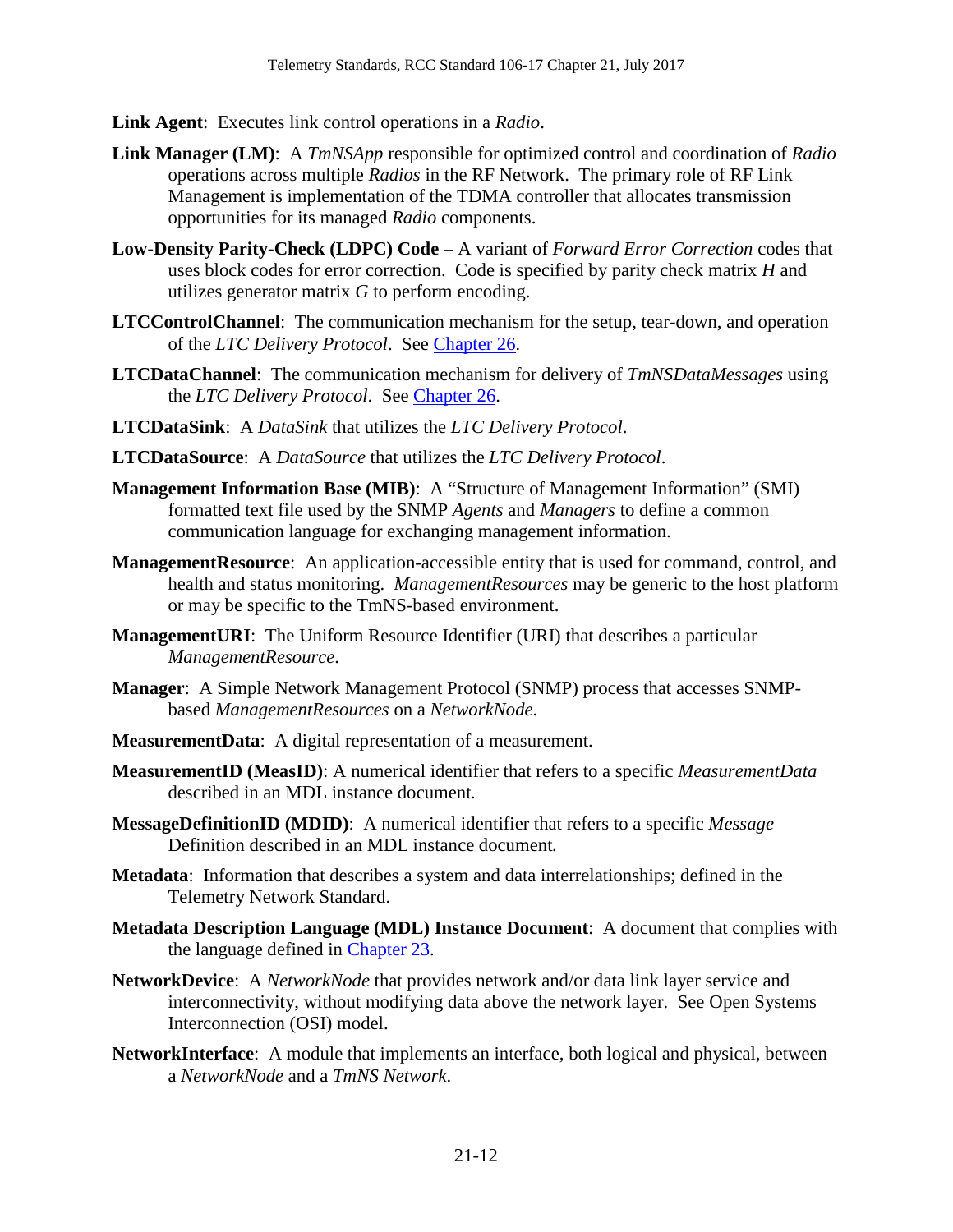- **NetworkNode**: Any device that contains a *NetworkInterface* that is connected to a *TmNS Network*. Nominally runs one or more *TmNSApps*.
- **Notification**: An asynchronous SNMP message generated by a *TMA*.
- **Occupied Bandwidth (OBW):** The bandwidth containing 99% of the total integrated power of the transmitted spectrum, centered on the assigned channel frequency. The width of a frequency band such that, below the lower and above the upper frequency limits, the mean powers emitted are each equal to a specified percentage B/2 of the total mean power of a given emission. In this standard, B/2 is taken as 0.5%.
- **Octet:** A sequence of eight bits.
- **Package**: A data container composed of *MeasurementData*.
- **PackageDefinitionID (PDID)**: A numerical identifier that refers to a specific *Package*  Definition described in an MDL instance document*.*
- **Physical Layer (PHY)**: The first and lowest layer in the seven-layer OSI model. This layer defines the means of transmitting raw bits rather than logical data packets over a physical link connecting Radio and network nodes. This layer translates logical communications requests from the data link layer into hardware-specific operations to effect transmission or reception of electronic signals.
- **Quality of Service**: An umbrella term describing the delivery and performance requirements of a data transfer and/or the network mechanisms used to meet those requirements.
- **Queue Management**: An RF Network-defined common, standardized interface to the *Traffic Engineering Queues*, which may be implemented with non-standard, vendor-specific mechanisms.
- **Radio**: Consists of a *Link Agent*, RF transceiver, and Ethernet transceiver.
- **Radio Air Channel Data Rate**: Raw channel data rate that includes user data, aggregated overheads (physical and layer-2), and coding overhead.

**Radio Air Data Rate:** Data rate from the output of the radio modulator. Specified as:

- Radio air user data rate, prior to aggregated overheads (physical and layer-2) and coding.
- Radio air information data rate that includes aggregated overheads but prior to coding.
- Radio air channel data rate that includes aggregated overheads and coding
- **Radio Bearer**: The service provided by the RF Network to transfer data between the test article network and ground station network. Service is the collection of all means and facilities provided by the network to allow a certain type of communication over the network.
- **RCControlChannel**: The communication mechanism for the setup, tear-down, and operation of the *RC Delivery Protocol*. See [Chapter 26.](http://www.wsmr.army.mil/RCCsite/Documents/106-17_Telemetry_Standards/Chapter26.pdf)
- **RCDataChannel**: The communication mechanism for delivery of *TmNSDataMessages* using the *RC Delivery Protocol*. See [Chapter 26.](http://www.wsmr.army.mil/RCCsite/Documents/106-17_Telemetry_Standards/Chapter26.pdf)
- **RCDataSink**: A *DataSink* that utilizes the *RC Delivery Protocol*.
- **RCDataSource**: A *DataSource* that utilizes the *RC Delivery Protocol*.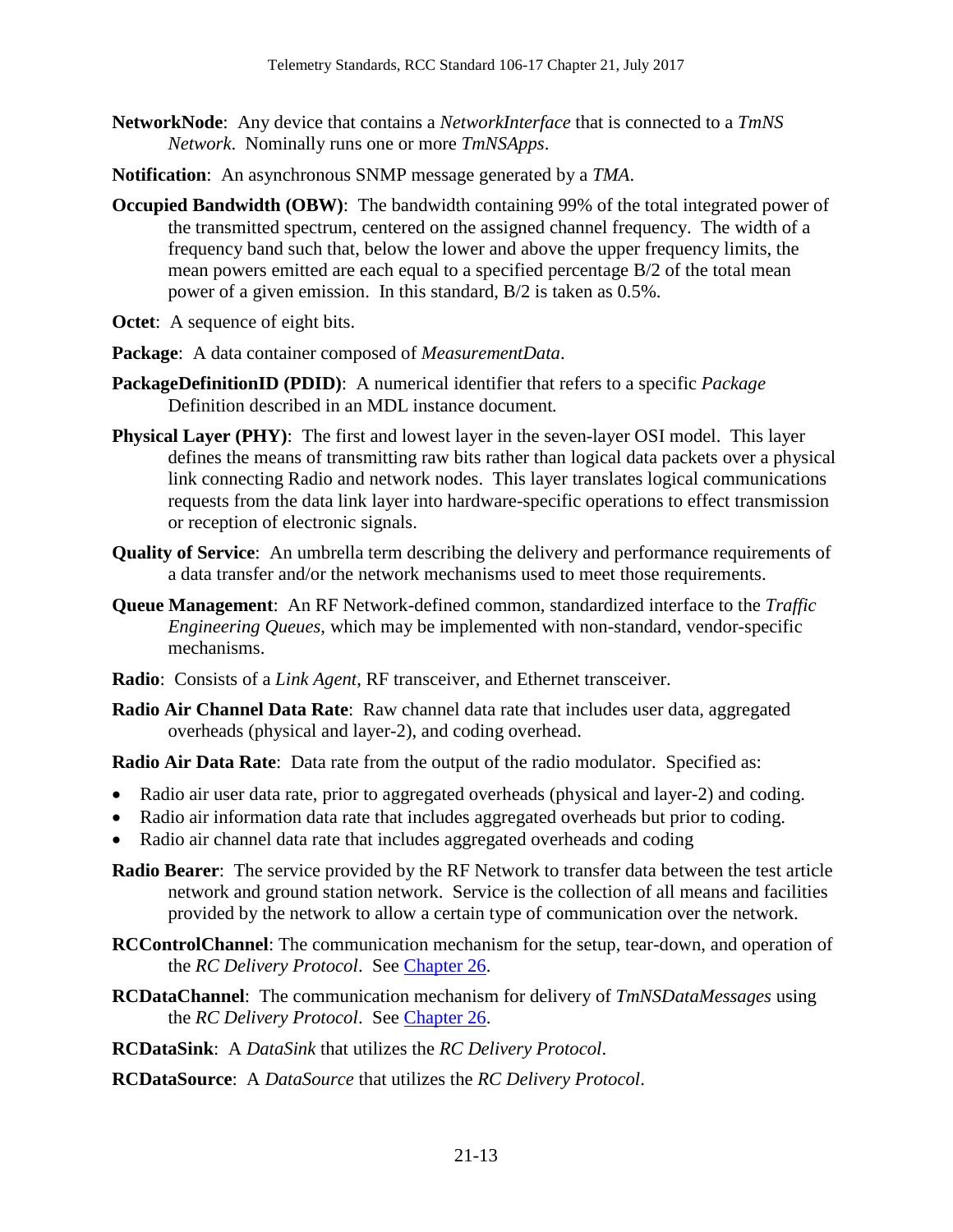- **Red (or Redside)**: A portion of a network that is physically protected (secure) with respect to another portion of the network. Sensitive data may be communicated within this protected enclave without need for encryption.
- **Relay**: Hierarchical TDMA node structure that allows *Test Article* to act as a relay node to extend communication link ranges by facilitating nearby *Test Articles* to join the network and by linking communications between *TDMA controllers*.
- **Reliability Critical (RC) Delivery Protocol**: The TmNS-specific application-level method of delivering *TmNSDataMessages* via Transmission Control Protocol (TCP).
- **ResourceChannel**: Identifies a network connection used to transport *ResourceRequests* and *ResourceResponses* between a *ResourceClient* and a *ResourceServer.*
- **ResourceClient**: A *TmNSApp* that generates *ResourceRequests* and may incorporate the *DataSource* and/or *DataSink* functionality.
- **ResourceInterface**: A software interface used by *TMAs* to access *ManagementResources*. The standard currently supports an SNMP-based interface and an HTTP-based interface for accessing different *ManagementResources*.
- **ResourceRequest**: Request to access a specific *ManagementResource* and is generated by a *ResourceClient*.
- **ResourceResponse**: Returns information in response to a *ResourceRequest* regarding a specific *ManagementResource* and is generated by a *ResourceServer*.
- **ResourceServer**: A *TMA* that receives and processes *ResourceRequests*, generates *ResourceResponses*, and may incorporate the *DataSource* and/or *DataSink* functionality.
- **RF Network**: The segment of a *TmNS Network* that provides network connectivity over RF interfaces between *Test Article Networks* and *Ground Station Networks*.
- **RF Network Message (RFNM)**: A network-independent structure that contains control or status information regarding RF Network conditions.
- **RoleID**: A string that refers to the role of a *TMA*.
- **SOQPSK-TG Waveform**: An RCC-TG-defined variant of MIL-STD-188/181A ternary continuous phase modulated single-carrier waveform established to achieve spectrum efficiency and robustness.
- **Spectral Mask**: Requirement for RF emission spectrum containment for single-carrier *SOQPSK-TG waveform*.
- **Telemetry Network Standard (TmNS)**: Another name for IRIG 106 Chapters 21-28.
- **Test Article**: A vehicle infrastructure that, at a minimum, consists of on-board antenna, Serial Streaming Telemetry (SST) and test article network infrastructures.
- **Test Article Network**: A *TmNS Network* that interconnects connected *NetworkNodes* physically residing on a test article.
- **Time Division Multiple Access (TDMA)**: A Time-Division Duplex scheme (TDD) to separate uplink and downlink transmission signals. TDMA emulates full-duplex communication over a half-duplex link.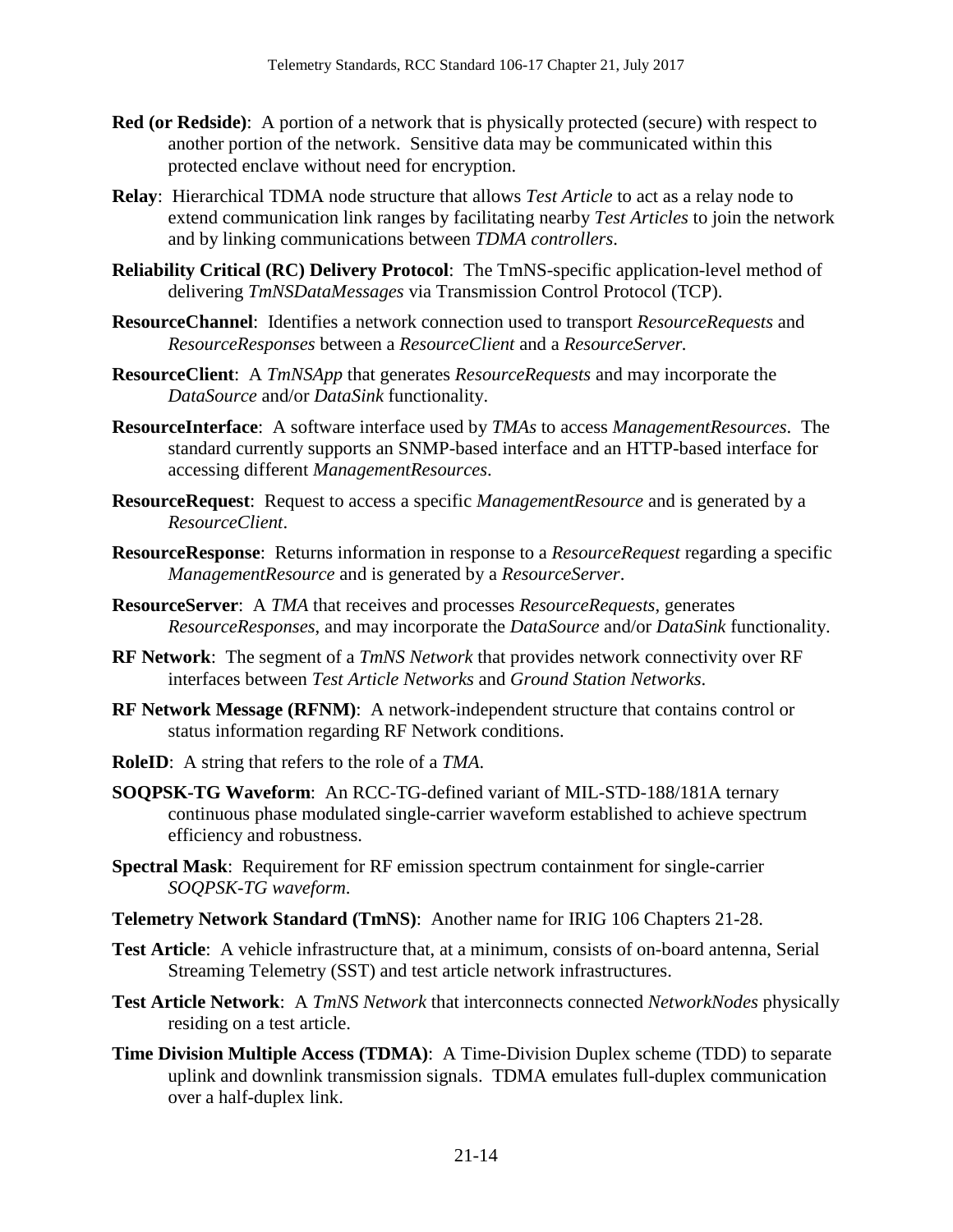- **TmNSApplication (TmNSApp)**: an application running on a *NetworkNode* that provides or utilizes one or more TmNS interfaces.
- **TmNSManageableApplication (TMA)**: A TmNSApp that provides other applications with access to a set of *ManagementResources* via one or more *ResourceInterfaces*.
- **TmNSAppManager**: An application that monitors the status or controls one or more *TMAs.*
- **TmNSDataMessage**: An MDID-based *TmNSMessage* that contains a *TmNSDataMessageHeader* and a *TmNSDataMessagePayload*; described in [Chapter 24.](http://www.wsmr.army.mil/RCCsite/Documents/106-17_Telemetry_Standards/Chapter24.pdf)
- **TmNSDataMessageHeader**: Fields in a *TmNSDataMessage* that precede a *TmNSDataMessagePayload*.
- **TmNSDataMessagePayload**: Composed of zero or more *Packages*.
- **TmNSMessage**: A network-independent structure composed of a *TmNSMessageHeader* and a *TmNSMessagePayload*; described in [Chapter 24.](http://www.wsmr.army.mil/RCCsite/Documents/106-17_Telemetry_Standards/Chapter24.pdf)
- **TmNStimestamp**: A TmNS-specific time format for encoding timestamps in a human-readable textual representation (yyyymmddThhmmss.sssssssss).
- **TmNS Network**: A network that conforms to the IRIG 106 Chapter 21-28 Telemetry Network Standard.
- **TmNS Source Selector (TSS)**: Tunnel management functionality
- **TmNS\_Request\_Defined\_URI**: The uniform resource identifier (URI) that describes the request specification as defined by the *LTC* and *RC Delivery Protocols*.
- **Traffic Engineering Queues (TE Queues)**: A set of functionality provided by the RF Network that collectively includes the implementation and control of queue structures and associated mechanisms used to provide optimized *Quality of Service* performance.
- **Transmission Opportunity (TxOp)**: Transmission time slots assigned by a *TDMA controller* to each *Test Article Radio* for downlink transmission of data and control information and to the *Ground Station Radio* for uplink transmission of data and control information.
- **TSS Client**: An application that implements one or more TSS Interfaces and issues tunnel connection commands to a TSS Server.
- **TSS Server**: An application that implements a TSS Interface and listens for incoming tunnel connection commands from TSS Clients.
- **Type Length Value (TLV):** A flexible format for defining or specifying data fields in a message, especially when the fields may be of variable length and multiple fields are encapsulated into the message. Used as the data structure that forms RFNMs.
- **Uplink Transmission**: Communication originating at the *Ground* and terminating at a *Test Article*. With reference to a *Relay*, communication originating at the *Relay* and terminating at a *Test Article*.

**User Data**: Referred to as test data, mission data, or data plane data.

#### <span id="page-18-0"></span>**21.3 Relationship Between Standards and Specifications**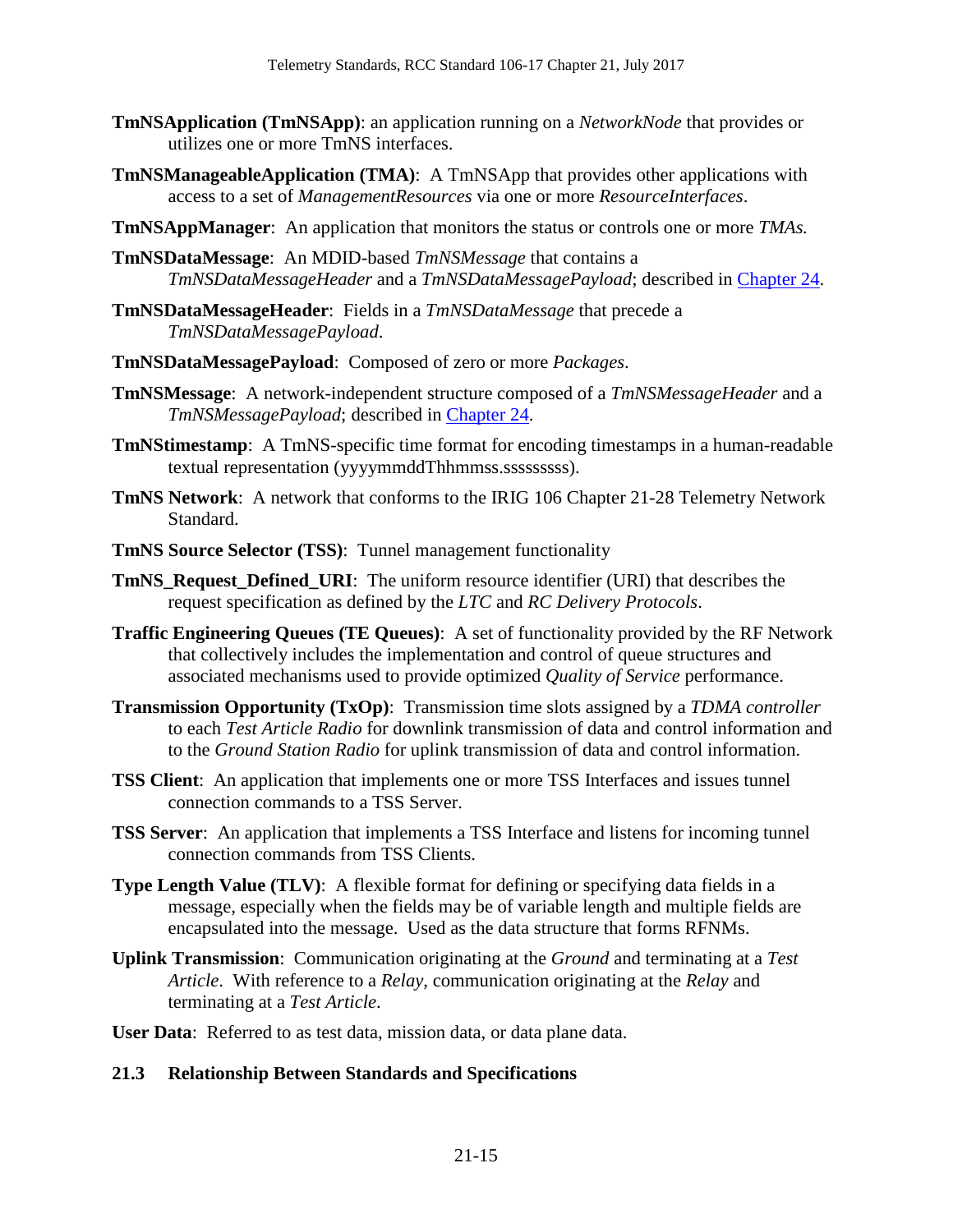As part of the integrated Network Enhanced Telemetry (iNET) program, the TmNS and specifications were developed to guide the development of the system and the interoperability between the components. The goal of the TmNS is to promote an open system architecture and interoperability across component vendors by defining functional system interfaces. The intent of the specifications is to define the system, hardware, software, testing, and performance requirements associated with the TmNS Demonstration System and each of the components within the TmNS Demonstration System. As such, the requirements contained in each component specification largely reference back to the TmNS. It is important to note that the specifications were developed in preparation for the TmNS Demonstration System and, while they are suited for other systems implementing the TmNS, a range may decide to tailor these specifications to meet their specific needs.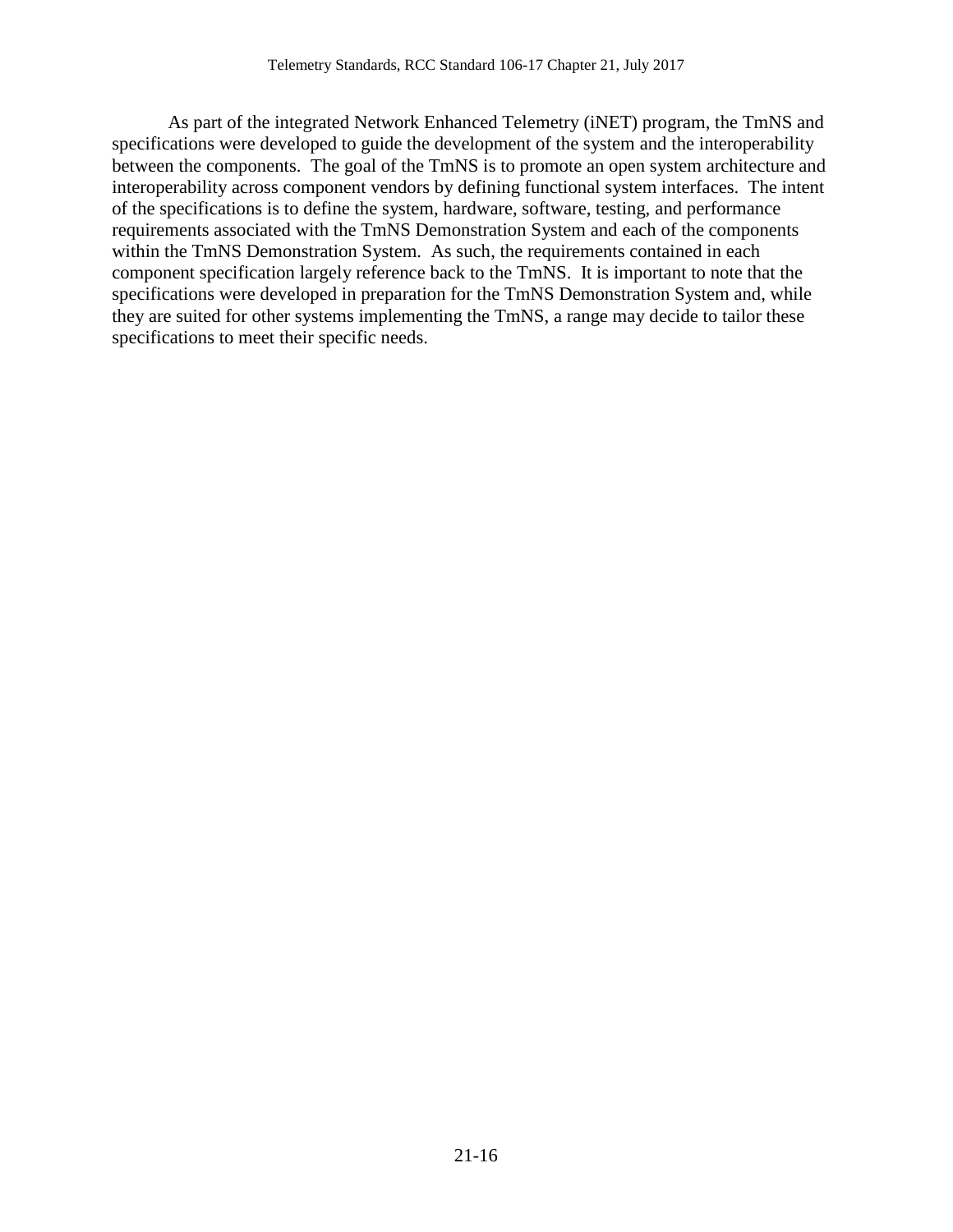# <span id="page-20-0"></span>**APPENDIX 21-A**

## **Clarifications and Conventions**

## <span id="page-20-1"></span>**A.1. Standards Key Words**

In many sections of Chapters 21-28, key words are used to signify the requirements in the standard. This section defines these words (derived from Request for Comment [RFC] 2119<sup>[3](#page-20-5)</sup>) as they should be interpreted in iNET standards. Note that the force of these words is modified by the requirement level of the standard in which they are used.

- SHALL: This word means that the definition is an absolute requirement of the standard.
- SHALL NOT: This phrase means that the definition is an absolute prohibition of the standard.
- SHOULD: This word means that there may exist valid reasons in particular circumstances to ignore a particular item, but the full implications must be understood and carefully weighed before choosing a different course.
- SHOULD NOT: This phrase means that there may exist valid reasons in particular circumstances when the particular behavior is acceptable or even useful, but the full implications should be understood and the case carefully weighed before implementing any behavior described with this label.
- MAY: This word means that an item is truly optional. One implementation may choose to include the item because a particular marketplace requires it or because the implementation enhances the product while another implementation may omit the same item. An implementation that does not include a particular option SHALL be prepared to interoperate with another implementation that does include the option, though perhaps with reduced functionality. In the same vein, an implementation that does include a particular option SHALL be prepared to interoperate with another implementation that does not include the option (except, of course, for the feature the option provides).

## <span id="page-20-2"></span>**A.2. Document Conventions**

## <span id="page-20-3"></span>A.2.a. Usage of Defined Terms

The words defined in Subsection [21.2.3](#page-12-0) are reserved for specific use and will be italicized when they appear throughout the TmNS chapters. The use of italics is reserved exclusively for words that appear in Subsection [21.2.3.](#page-12-0)

## <span id="page-20-4"></span>A.2.b. Usage of Message Fields

Names of specific fields within the *TmNSDataMessage* structure are indicated by an Arial font. Some field names are the same as terms defined in Subsection [21.2.3.](#page-12-0) When a statement refers to a field, the field name will adhere to this convention. It will not be italicized.

<span id="page-20-5"></span> <sup>3</sup> Internet Engineering Task Force. "Key Words for Use in RFCs to Indicate Requirement Level." RFC 2119. March 1997. May be superseded or amended by update. Retrieved 18 April 2017. Available at [https://datatracker.ietf.org/doc/rfc2119/.](https://datatracker.ietf.org/doc/rfc2119/)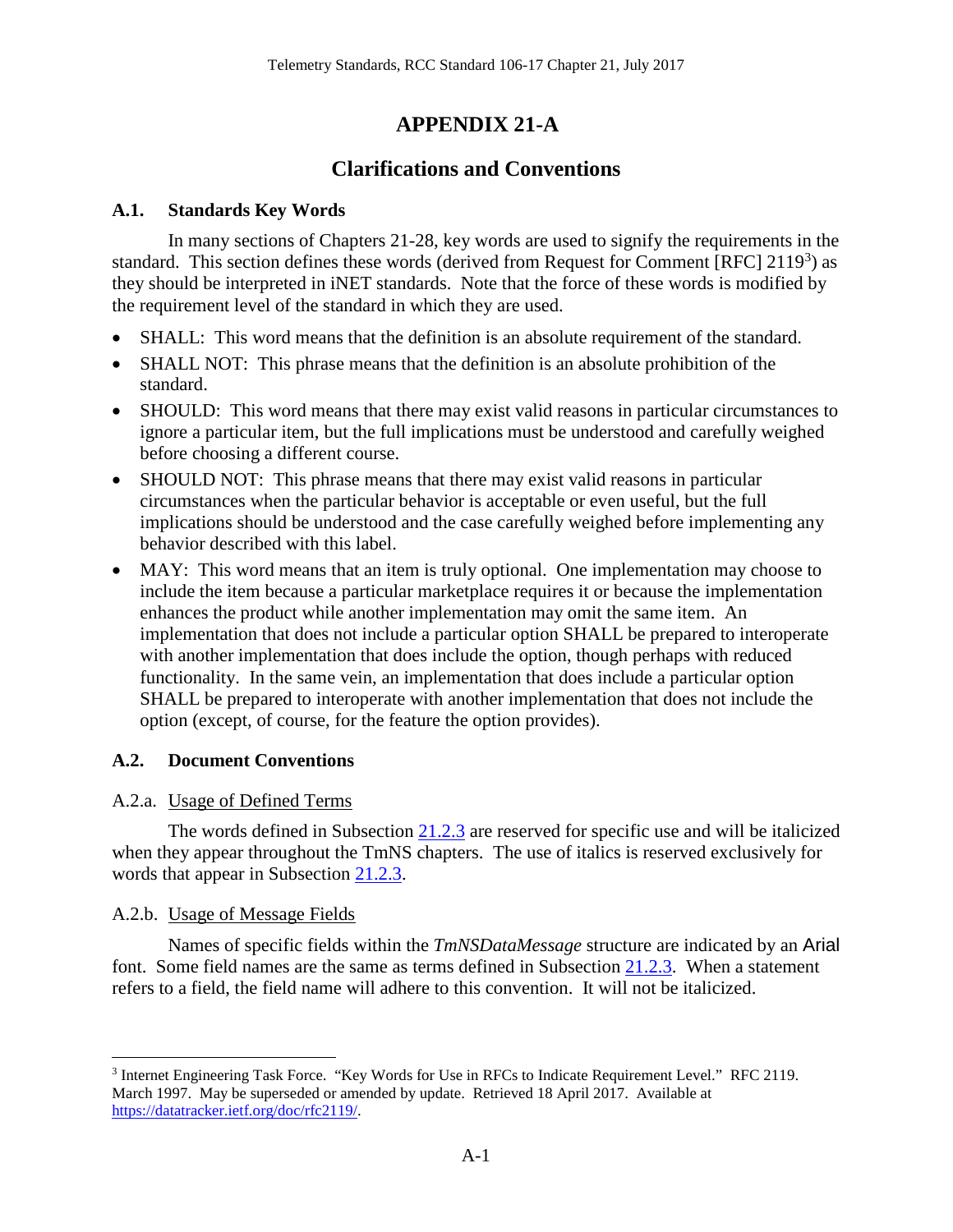#### <span id="page-21-0"></span>A.2.c. Scope of References

A reference to a section number from any of the TmNS chapters includes only that specific section and not its subsections. A reference to a section number followed by an asterisk indicates that the section referenced and all of its subsections are included in the context of the reference.

## <span id="page-21-1"></span>A.2.d. Usage of Note Boxes

Throughout the TmNS chapters, note boxes such as the one below will appear with information relevant to the material being presented in the surrounding text. These note boxes will act as a supplement to guide the reader with rationale and advisories where they are deemed useful; however, the content of the note boxes is purely informational. Either by their presence and/or removal, the note boxes shall not augment the rules and specifications presented in the TmNS in any way.



This is an example of a note box that appears in the TmNS.

### <span id="page-21-2"></span>**A.3. SNMP Conventions**

This document uses a set of conventions when defining SNMP variables.

- For each variable, a "Type" and a "Read-Write" value is indicated. These values are defined by the SNMP RFCs and are only restated here for clarity.
	- o Type (of SNMP variables) NOTIFICATION-TYPE, IpAddress, Counter64, Counter32, Integer32, Unsigned32, and TimeTicks are defined by SNMPv2-SMI (RFC 2578<sup>[4](#page-21-3)</sup>). TestAndIncr, TruthValue, and DisplayString are defined by SNMPv2-TC (RFC 2[5](#page-21-4)79<sup>5</sup>). INTEGER is an enumerated form of Integer32.
	- o Read-Write (of SNMP variable) read-only, read-write, read-create, notaccessible, and accessible-for-notify are SNMP variable access levels (RFC 2578). The first two types are self-explanatory. The term "read-create" indicates a table entry may be read, created, or modified. The term "not-accessible" means the variable is used internally by the SNMP *Agent* (such as a table index), but is not retrievable through SNMP network commands. The term "accessible-fornotify" means the variable is used as part of an SNMP notification and is not retrievable through SNMP network commands.
- To define the structure of the SNMP *MIB* tree, the following convention is used:
	- o [Bracketed Description] Description entries in variable tables surrounded with square brackets indicate the variable's placement in the *TmNS MIB*. For example: [tmnsTmaCommonIdentification 2] indicates that the variable is the second variable on the tmnsTmaCommonIdentification branch.

<span id="page-21-3"></span> <sup>4</sup> Internet Engineering Task Force. "Structure of Management Information Version 2 (SMIv2)." April 1999. May be superseded or amended by update. Retrieved 18 April 2017. Available at [https://datatracker.ietf.org/doc/rfc2578/.](https://datatracker.ietf.org/doc/rfc2578/)

<span id="page-21-4"></span><sup>&</sup>lt;sup>5</sup> Internet Engineering Task Force. "Textual Conventions for SMIv2." RFC 2579. April 1999. May be superseded or amended by update. Retrieved 18 April 2017. Available at [https://datatracker.ietf.org/doc/rfc2579/.](https://datatracker.ietf.org/doc/rfc2579/)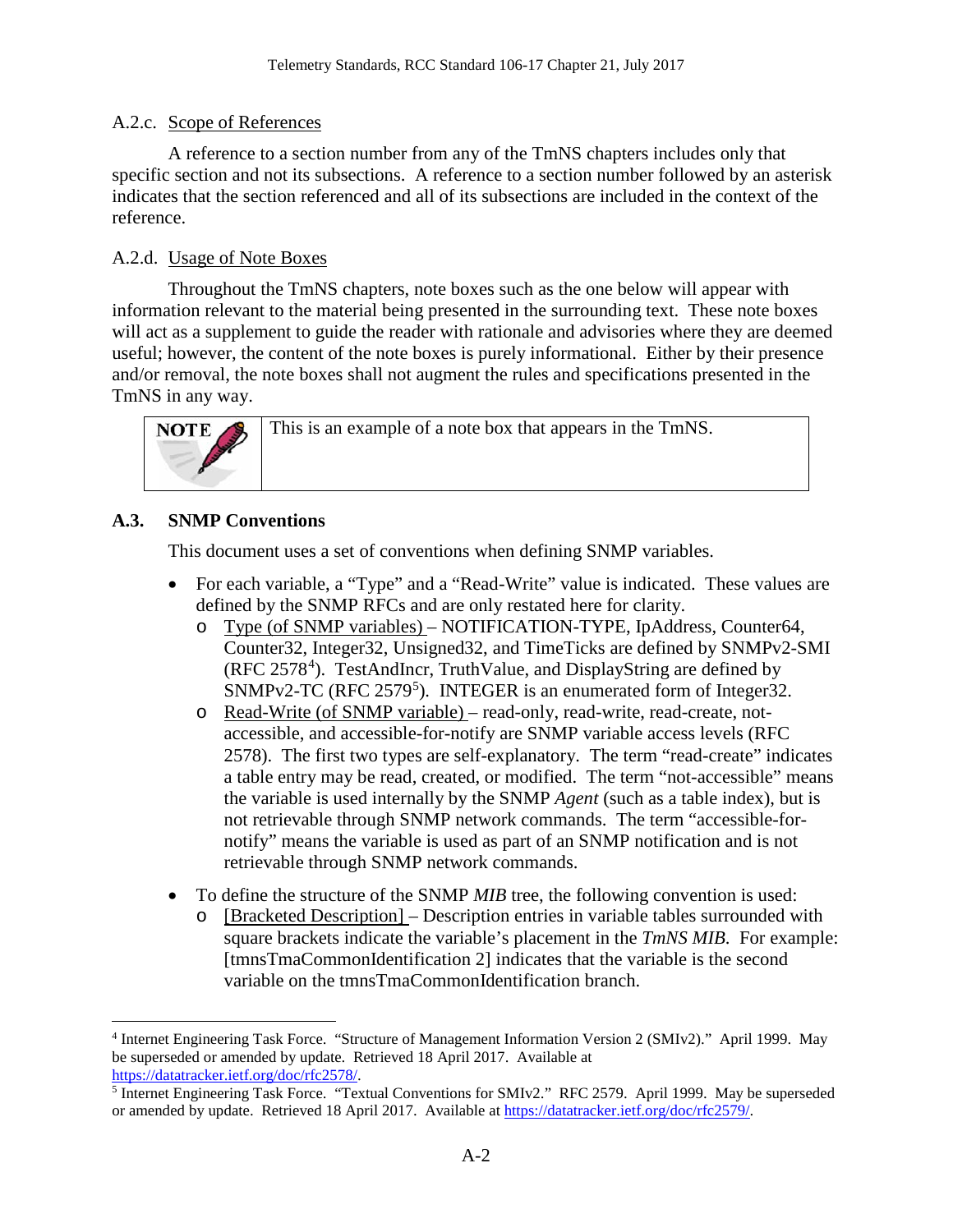- Conventions used in place of table values include:
	- o Blank String  $($ <sup>(co</sup>) A blank or empty string is indicated as double-quotes with no characters. This is commonly used to initialize a string before a value is assigned.
	- $\circ$  N/A Not Applicable. For example, this value is given for the default state of tables indicating that the table has no rows, and so has no default values. N/A is also given for read-only variables that are expected to hold constant properties of the device (such as the *TmNSManageableApplication* type).

#### <span id="page-22-0"></span>**A.4. XML Concepts and Style Guide**

#### <span id="page-22-1"></span>A.4.a. Standards Language

The Metadata Standard defines a language. When compared to the other standards, the *Metadata* concept is closest to the MIB in the System Management standard. Both define a standard vocabulary for exchanging information. The MIB variables are somewhat like individual attributes and elements in a schema. A full language differs from a vocabulary in that in addition to identifying words and meanings, it also defines how the words can be composed together to form more-complex sentences. These concepts together are syntax, which identifies the words and valid sentence structures for a language. The semantics of a language are not merely related to the structure of the sentences, but also construct the meanings of the sentences in the context of the way the language will be used.

The Metadata Standard defines a language; the syntax identifies vocabulary and sentence structure, and the semantics provide meaning. The constraints in the Metadata Standard are distributed between statements that are syntax-related (encoded and enforced by the schema) and statements that are semantic-related (additional rules that are levied and provide meaning). The syntax of the language will be enforced using XML Schema constraints. When possible, XML mechanisms are used to enforce semantic constraints. In cases not supported cleanly by XML, text has been added directly to this standard. In such cases, the text will typically include the keyword "shall". The phrase "the value of the Name element of the Measurement element shall be unique" is one such example.

*Metadata* instances (i.e., sentences) in general describe a telemetry system. The descriptions may be used in various ways: to configure *NetworkNodes*; to predict the performance of the network; or to capture requirements for the telemetry system.

#### <span id="page-22-2"></span>A.4.b. General MDL Requirements

The MDL is an XML-based language for describing network-based telemetry systems. It can be used to capture requirements, design decisions, and configuration information. The MDL can also facilitate the interchange of information between tools.

This section provides context for how to interpret the language described herein, and suggests how it can be used. This includes:

- The drivers of the MDL design;
- The standards upon which it is built;
- How to extend and constrain the language.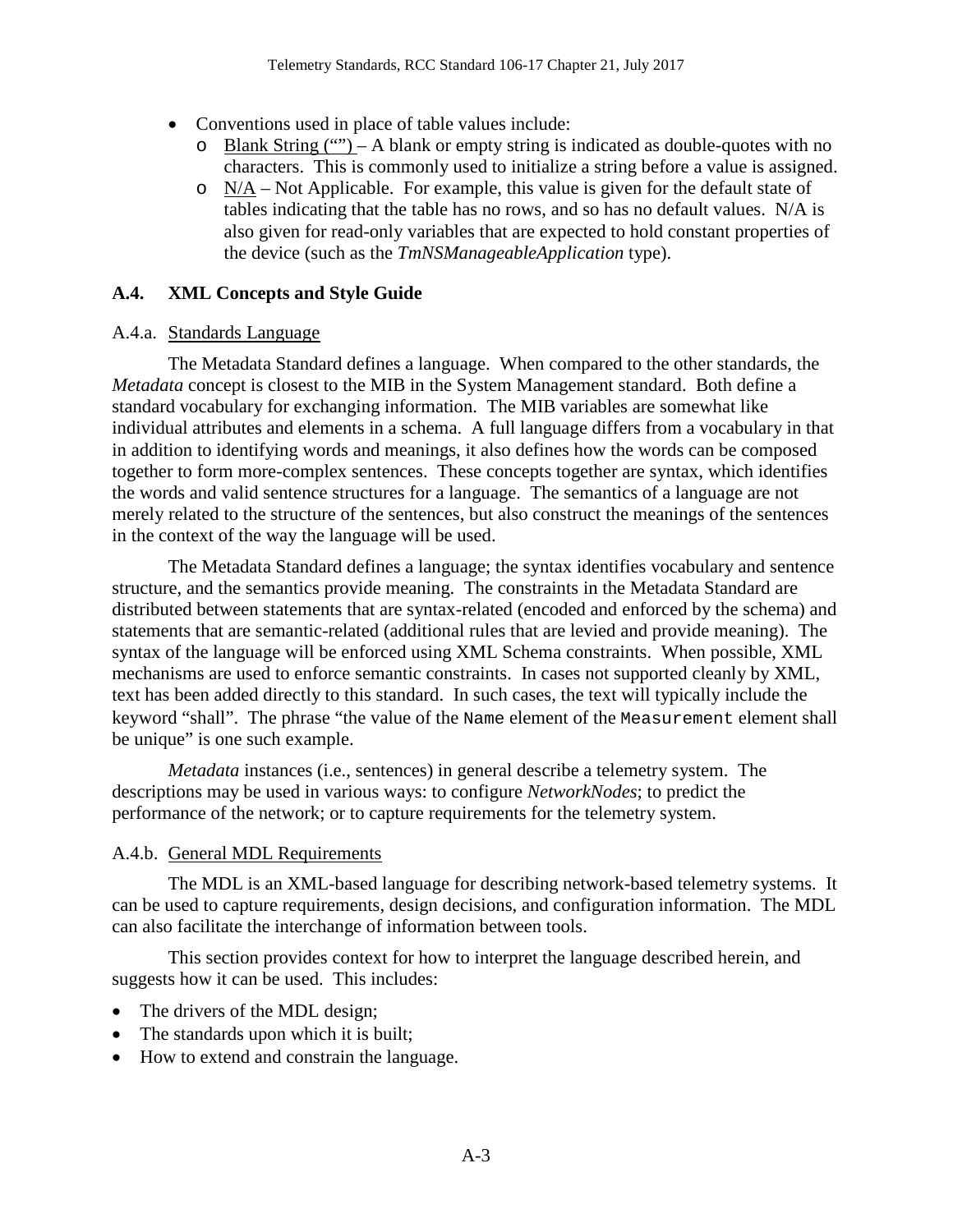#### <span id="page-23-0"></span>A.4.c. XML Schema Concepts

The MDL defines a syntax, which includes a vocabulary, a set of types, and the rules for how an MDL instance document shall be structured. The syntax definition is realized using the XML Schema standard, which is maintained by the World Wide Web Consortium. This section explains the basic concepts of XML Schema that are utilized by the MDL. A more-detailed explanation of the fundamentals of the XML Schema standard is outside the scope of this document, but an explanation can be found in Section  $2.2 \cdot 2^6$  $2.2 \cdot 2^6$  of the W3C reference.

An XML Schema defines the rules of an XML-based language with six main constructs: elements, attributes, complex types, simple types, a root element, and constraints.

The XML Schema elements, of type xsd:element, represent information containers in an XML instance document. An element defines an XML tag that appears as "<xsd:element>" in an instance document. This specification defines where an element of the indicated type can be created in the instance document.

The XML Schema attributes, of type xsd:attribute, represent information that describe the element to which they are attached. The MDL has very few attributes defined because they are reserved for XML-specific uses. For example, they are used when the XML instance document needs to have information about the ordering of an element.

The XML Schema complex types, of type xsd:complexType, define structures that specify what an element can contain. Complex types are analogous to classes in an objectoriented language. An element defined as a complex type can contain other elements as well as attributes. They can define the combinations and ordering of the contained elements.

The XML Schema simple types, of type xsd:simpleType, define restrictions or specializations of basic types used within the schema definition. For instance, a simple type could be defined to restrict the value of an integer, of type xsd:integer, to an inclusive range of integer values from 0 to 255. These constructs are used mainly for validation and type restriction.

An XML Schema requires an instance document to have a top-level element called a root element. The root element contains all other elements and attributes in an instance document.

The XML Schema constraint mechanism defines a syntax (or grammar) of an XML language. Constraints enforce language rules against an XML instance document. For example, constraints can verify that referential integrity is maintained.

The XML Schema constraints can also be used to enforce semantic constraints in a very limited way. For example, constraints can be used to require an element to appear only if another element is defined; however, the XML Schema language does not have the ability to fully define the semantic context that is necessary to understand the full meaning of a language. An efficient and accepted approach for describing the semantics or meanings of a language has yet to be developed.

<span id="page-23-1"></span> <sup>6</sup> World Wide Web Consortium. "Declaration Components" in *XML Schema* Part 1: Structures Second Edition. 28 October 2004. May be superseded by update. Retrieved 10 May 2017. Available at [http://www.w3.org/TR/xmlschema-1/#Declarations\\_Summary.](http://www.w3.org/TR/xmlschema-1/#Declarations_Summary)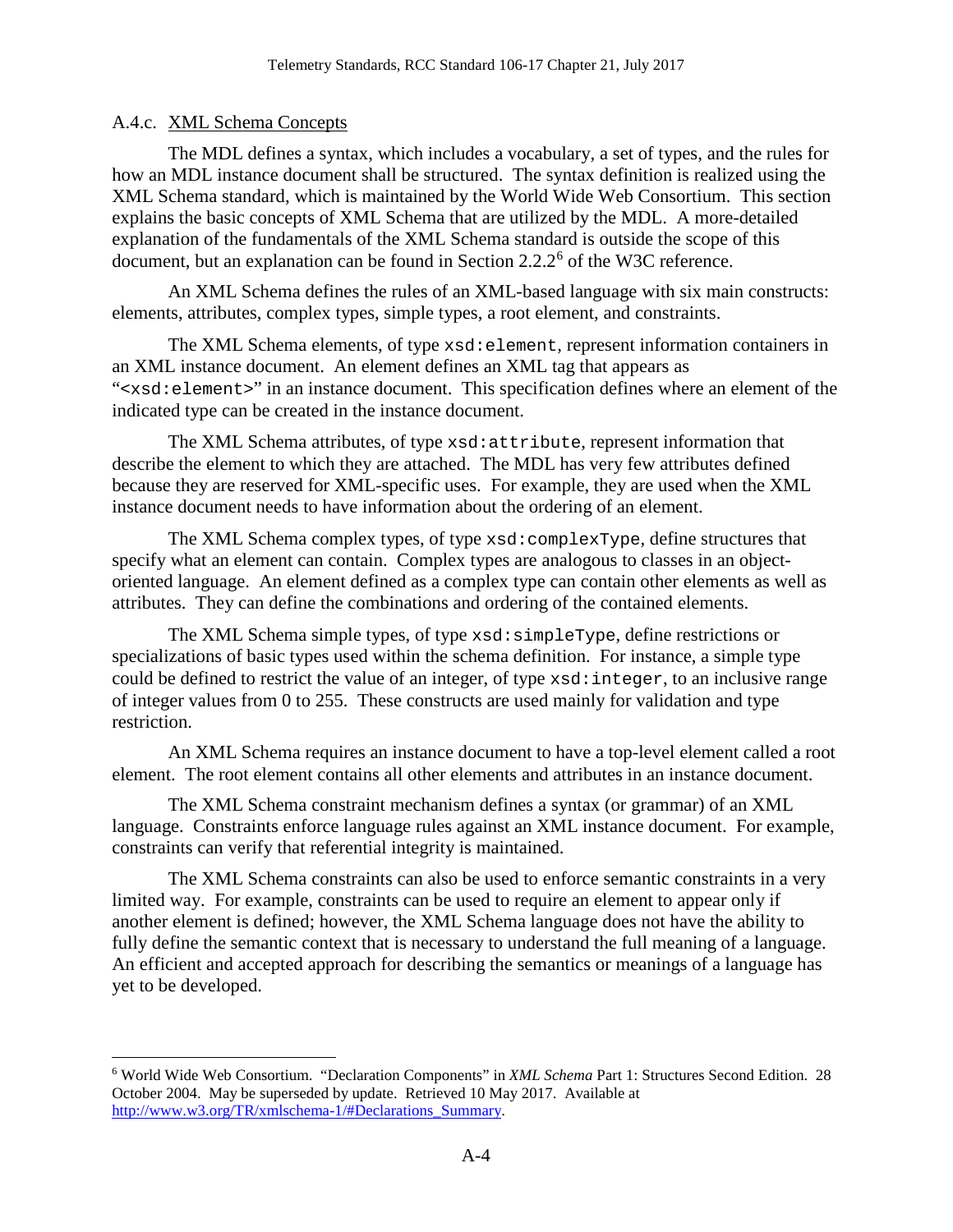#### <span id="page-24-0"></span>A.4.d. Syntax Conventions of MDL Element Descriptions

Non-literal symbols (the ones that are not in "") represent MDL elements or attributes. Each of these is linked to a section in this document.

By convention, this standard includes the built-in XML Schema types, which are identified with the namespace prefix "xsd". For example, the Name element in the example above is of the type xsd:string. The supported simple types in the MDL are those defined in the XML Schema standard. Simple data types (i.e.,  $xsd:simpleType(s)$ ) defined by the MDL generally appear with the namespace prefix "mdl".

#### <span id="page-24-1"></span>A.4.e. Conditional Element in the MDL Schema Definition File

The MDL schema is a system-level description. Not all components require every element to properly configure. In such cases, these elements are conditional. The documentation specifies when the conditional elements shall be present and processed. Components not specifically called out in documentation of conditional elements shall not fail to configure if the particular conditional element is not present.

#### <span id="page-24-2"></span>A.4.f. Naming Conventions in the MDL Schema Definition File

The Metadata Standard details the elements and attributes that form the MDL schema. In the MDL schema definition file, these MDL elements and attributes appear as instances of defined xsd:complexType and xsd:simpleType elements. Each declaration of these MDLspecific elements will specify a name attribute that is assigned a string that contains the name of the MDL element being described followed by a string suffix of "Type" or "Enum". For example, the top-level element of the MDL schema is the MDLRoot element. In the MDL schema definition file, this element appears as an instance of an  $xsd:complexType$  element with a name attribute of "MDLRootType". These name attribute strings that correspond to the defined MDL elements do not appear in this document; they only appear in the MDL schema definition file.

#### <span id="page-24-3"></span>A.4.g. Indexing Policies

Numerical indices present in an MDL instance document are recommended to count starting at 1 and to increment by one (i.e.,  $1, 2, 3, 4,...$ ).

#### <span id="page-24-4"></span>A.4.h. Use of Supplemental XML-Based Standards

The use of other XML-based standards (i.e., other schemas) in conjunction with the MDL schema is permitted. Potentially, the use of these external standards through their accompanying schemas leverages existing knowledge to describe concepts and domains beyond those in the MDL. The MDL does not explicitly constrain the available mechanisms to use external standards; however, the linking of external schemas to the MDL schema shall not result in the modification of the MDL schema.

Refer to [Chapter 23](http://www.wsmr.army.mil/RCCsite/Documents/106-17_Telemetry_Standards/Chapter23.pdf) Appendix 23-A for example approaches and mechanisms for linking other XML-based schemas to the MDL schema.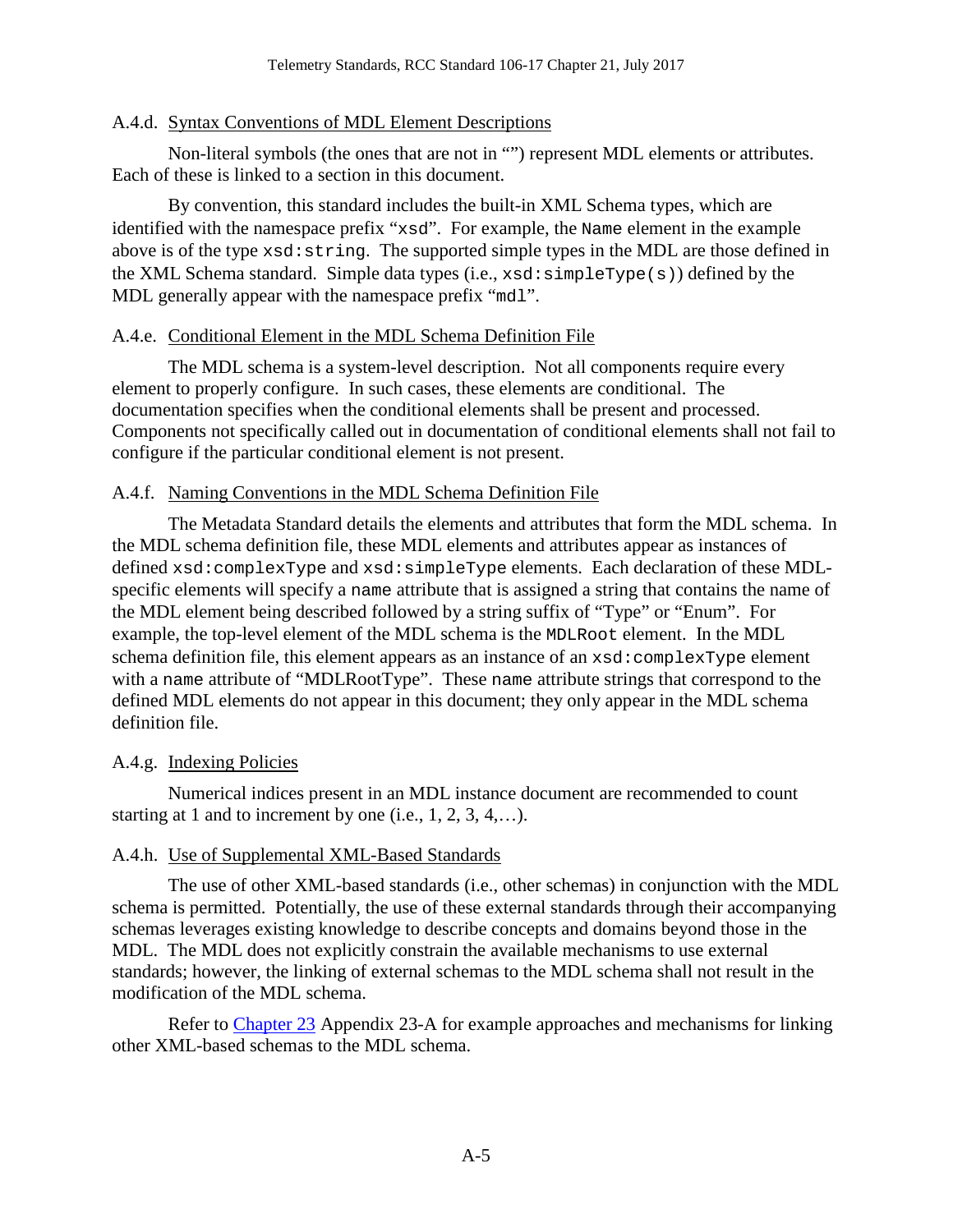#### <span id="page-25-0"></span>A.4.i. Uniqueness of ID Attributes

Values of ID attributes of any element in an MDL instance document shall be unique. The ID attributes are used to implement references.

#### <span id="page-25-1"></span>A.4.j. Description of ReadOnly Element

All elements of type  $x \text{sd}: \text{complexType}$  in the MDL schema contain an optional ReadOnly element, which, of type xsd:boolean, indicates whether or not its containing element and all its subelements can be modified. A value of "true" indicates that these elements cannot be modified. Conversely, a value of "false" indicates that these elements can be modified. The default value of the ReadOnly element is "false".

#### <span id="page-25-2"></span>A.4.k. Description of Owner Element

All elements of type  $xsd:complexType$  in the MDL schema contain an optional Owner element, which can occur, at most, once in its containing element. The Owner element, of type xsd:string, is an identifier for the owner or administrator of the containing element in an MDL instance document. The rights and access controls associated with the identified owner will determine the ability of MDL instance document editors to modify the containing element and all its subelements.

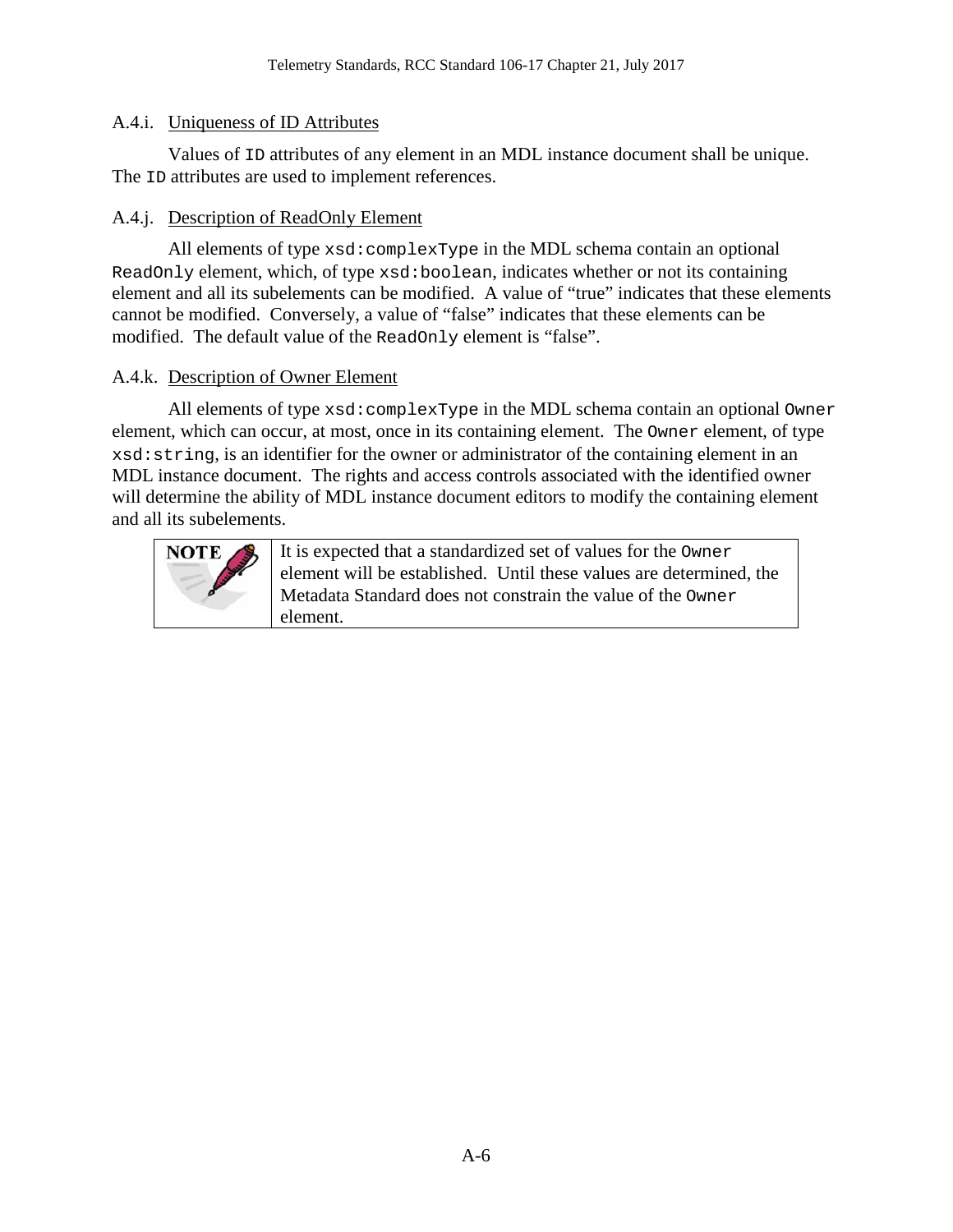## <span id="page-26-0"></span>**APPENDIX 21-B**

# **Bit Numbering and Byte Ordering**

## <span id="page-26-1"></span>**B.1. Bit Field Syntax**

Numeric values specified in bit fields shall be represented using the following syntax:

size ' radix value

where

| size  | The number of binary bits that comprise the number.<br>A single quote separator. |
|-------|----------------------------------------------------------------------------------|
| radix | Radix of the number. Valid radix are:<br>$b = binary$                            |
|       | $h = hexadecimal$                                                                |
|       | $d = decimal$                                                                    |
| value | Bit field value represented as a numeric string.                                 |

Examples:

```
3'b101
32'h12345678
20'h1C (20'h0001C)
11'd123 (11'b00001111011)
```
**NOTE** 

This bit field syntax is a subset of the Verilog Hardware Description Language syntax for representing numbers.

## <span id="page-26-2"></span>**B.2. Bit Numbering Convention**

Whenever an octet field represents a numeric quantity, the left-most bit in the field is the most significant bit (msb) and the right-most bit in the field is the least significant bit (lsb). Whenever a multi-octet field represents a numeric quantity, the left-most bit of the entire field is the msb.

When specific bits of fields are numbered, the msb is assigned the highest number, unless otherwise noted. For example, a 32-bit field is numbered from bit 31 down to bit 0, where bit 31 is the msb.

This bit numbering convention differs from the conventions defined in [Chapter](http://www.wsmr.army.mil/RCCsite/Documents/106-17_Telemetry_Standards/Chapter4.pdf) 4 and the IP specification. [Table B-1](#page-26-3) shows the differences between these different bit-numbering conventions.

<span id="page-26-3"></span>

| <b>Bit Numbering Conventions</b><br>Table B-1. |                      |                                   |  |  |  |  |  |  |     |
|------------------------------------------------|----------------------|-----------------------------------|--|--|--|--|--|--|-----|
| <b>Standard</b>                                | <b>Bit Numbering</b> | <b>Single Octet Bit Numbering</b> |  |  |  |  |  |  |     |
|                                                | <b>Convention</b>    | msb                               |  |  |  |  |  |  | Isb |
| IRIG Chapter 21-28                             | lsh ()               |                                   |  |  |  |  |  |  |     |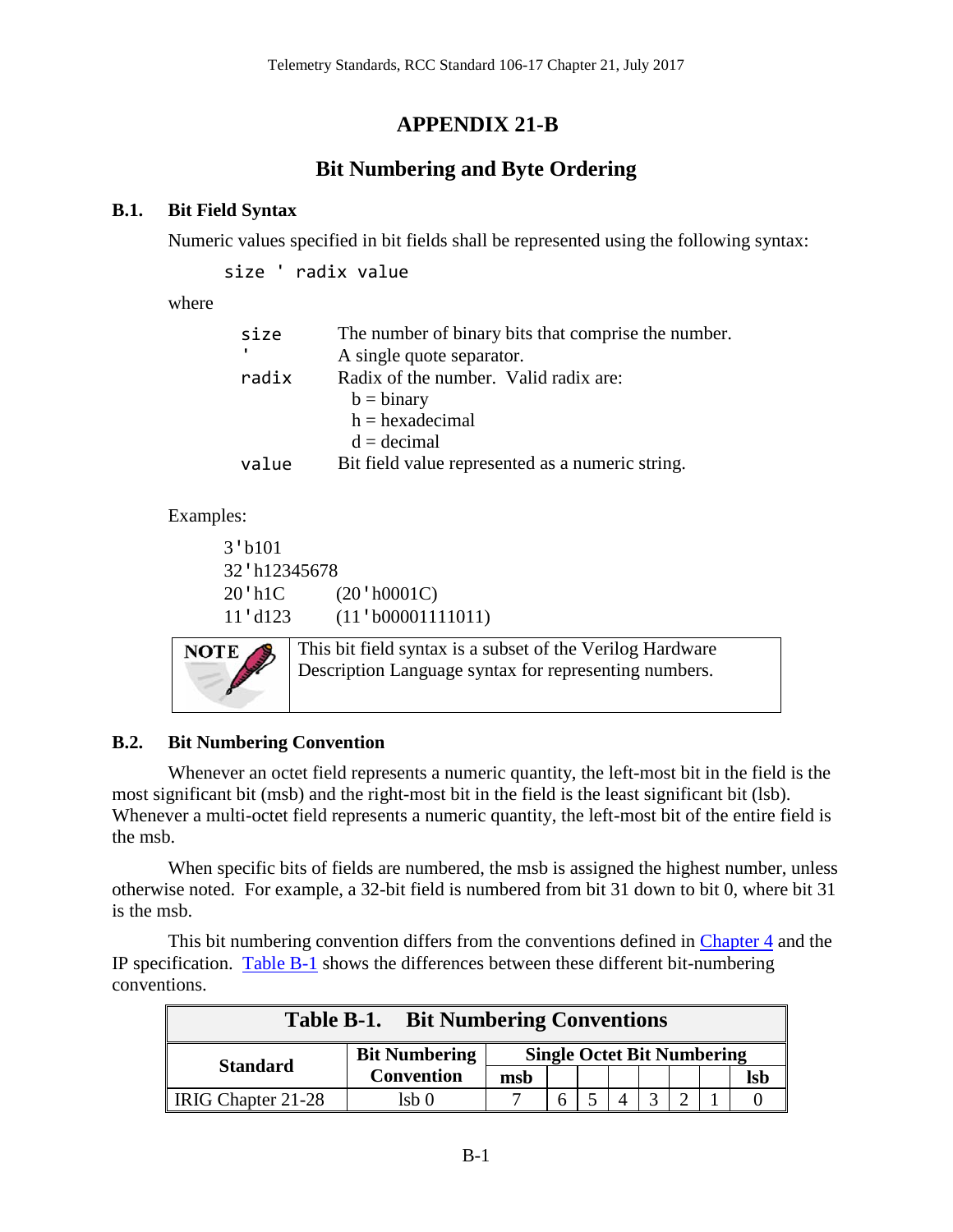| <b>IRIG</b> Chapter 4     | msb   |  |  |  | $\overline{\phantom{0}}$ |  |
|---------------------------|-------|--|--|--|--------------------------|--|
| Specification             | msb ( |  |  |  |                          |  |
| Example Octet Data (0xAB) |       |  |  |  |                          |  |

## <span id="page-27-0"></span>**B.3. Octet (Byte) Ordering**

Octet ordering is important for correct interpretation of multi-octet fields in all TmNSspecific message structures. Unless otherwise noted, these chapters specify the big-endian convention for octet ordering, which states that whenever a multi-octet field represents a numeric quantity, the most significant octet is transmitted first and stored in the memory location with the lowest address.

| <b>NOTE</b> | The following table illustrates both big-endian and little-endian octet<br>ordering for a 32-bit field with a value of 0x9A8B7C6D. |   |  |  |   |  |  |  |  |
|-------------|------------------------------------------------------------------------------------------------------------------------------------|---|--|--|---|--|--|--|--|
|             | Big-endian Transmission Order/<br>0<br><b>Byte Address</b>                                                                         |   |  |  |   |  |  |  |  |
|             | 32-bit field (4 bytes)<br>0x7C<br>0x8B<br>0x9A<br>0x6D                                                                             |   |  |  |   |  |  |  |  |
|             | Little-endian Transmission Order/<br><b>Byte Address</b>                                                                           | 3 |  |  | O |  |  |  |  |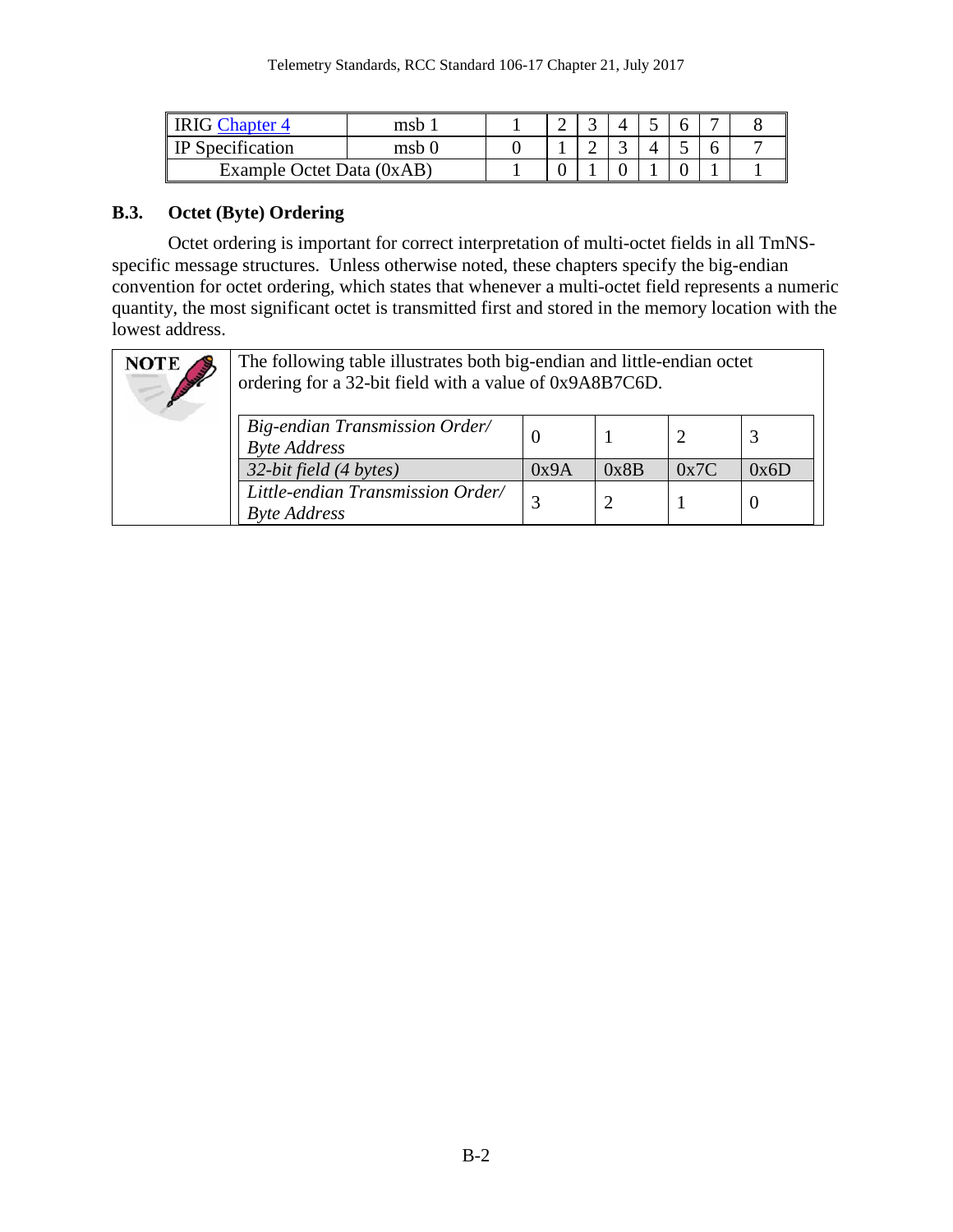## **APPENDIX 21-C**

## <span id="page-28-0"></span>**Citations**

- Institute of Electrical and Electronics Engineers. *IEEE Standard for a Precision Clock Synchronization Protocol for Networked Measurement and Control Systems*. IEEE 1588- 2008. Geneva: International Electrotechnical Commission, 2008.
- Internet Engineering Task Force. "Key Words for Use in RFCs to Indicate Requirement Level." RFC 2119. March 1997. May be superseded or amended by update. Retrieved 18 April 2017. Available at [https://datatracker.ietf.org/doc/rfc2119/.](https://datatracker.ietf.org/doc/rfc2119/)
	- ———. "Structure of Management Information Version 2 (SMIv2)." RFC 2578 April 1999. May be superseded or amended by update. Retrieved 18 April 2017. Available at [https://datatracker.ietf.org/doc/rfc2578/.](https://datatracker.ietf.org/doc/rfc2578/)
	- ———. "Textual Conventions for SMIv2." RFC 2579. April 1999. May be superseded or amended by update. Retrieved 18 April 2017. Available at [https://datatracker.ietf.org/doc/rfc2579/.](https://datatracker.ietf.org/doc/rfc2579/)
- National Institute of Standards and Technology. "Specification for the Advanced Encryption Standard (AES)." FIPS PUB 197. 26 November, 2001. May be superseded by update. Available at [http://nvlpubs.nist.gov/nistpubs/FIPS/NIST.FIPS.197.pdf.](http://nvlpubs.nist.gov/nistpubs/FIPS/NIST.FIPS.197.pdf)
- World Wide Web Consortium. "Declaration Components" in *XML Schema* Part 1: Structures Second Edition. 28 October 2004. May be superseded by update. Retrieved 10 May 2017. Available at http://www.w3.org/TR/xmlschema-1/#Declarations Summary.